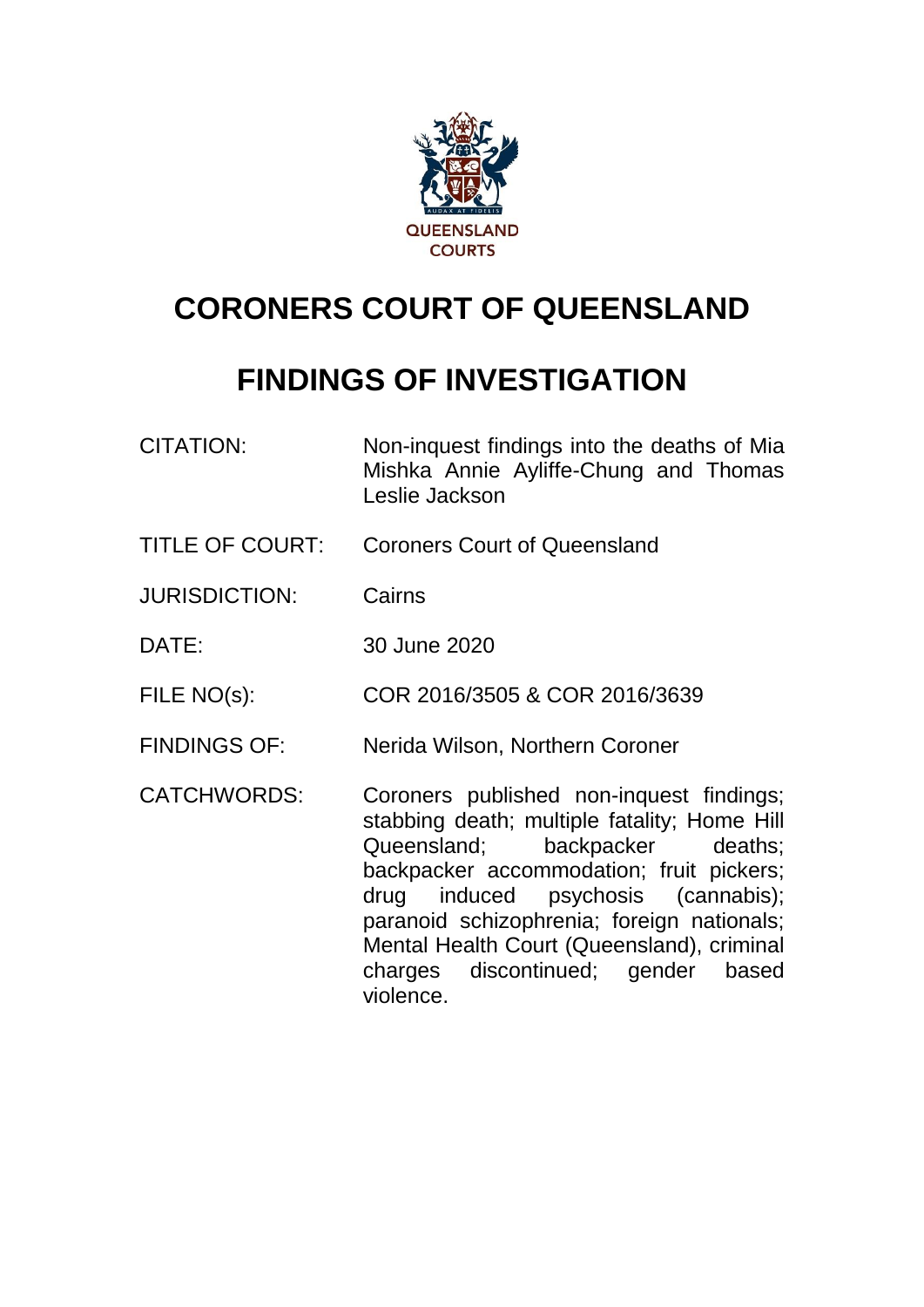# **Contents**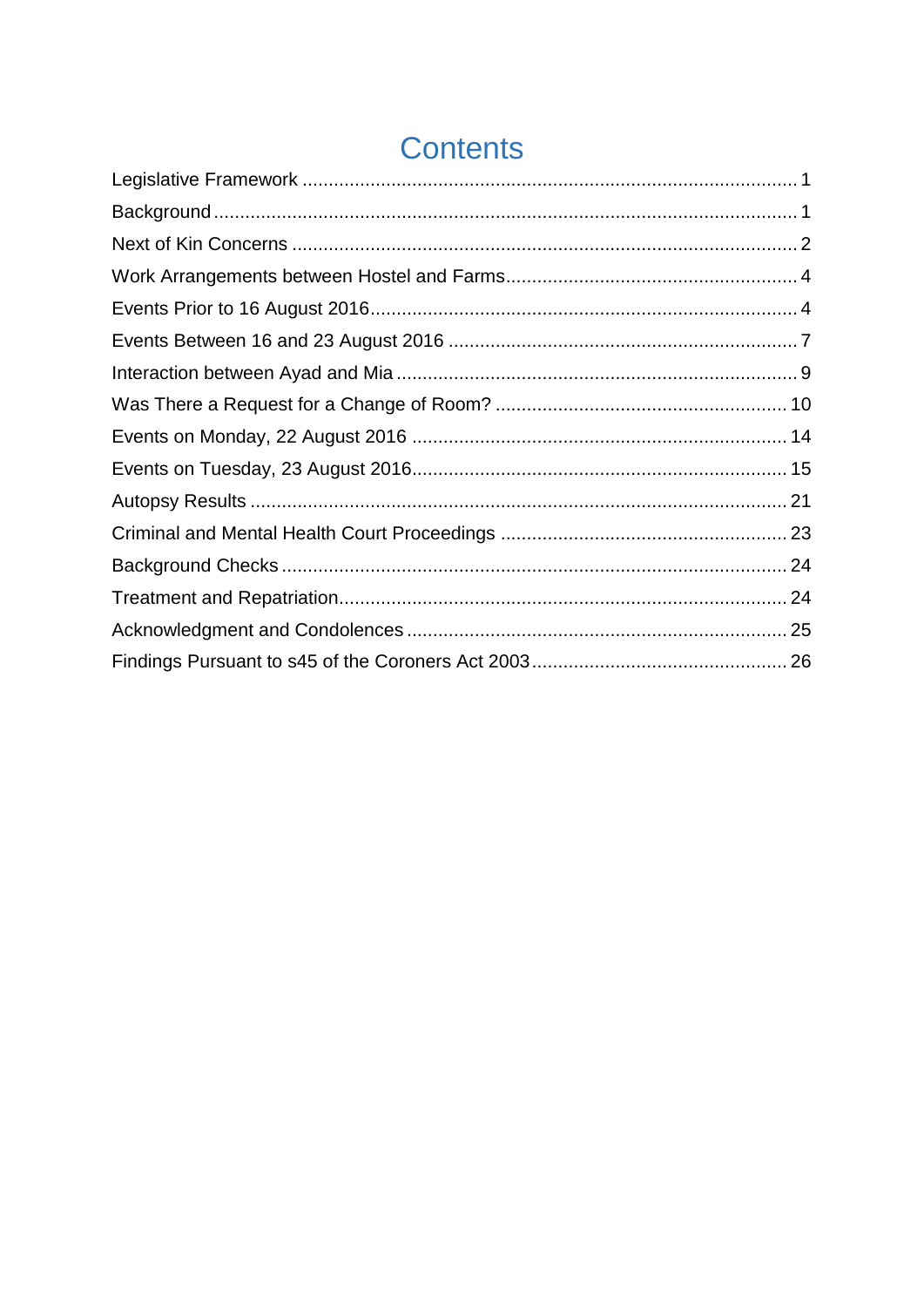# <span id="page-2-0"></span>**Legislative Framework**

- 1. These findings concern the deaths of Mia Mishka Annie AYLIFFE-CHUNG and Thomas Leslie JACKSON who both died as a result of being physically attacked and stabbed at a backpacker hostel in Home Hill shortly before 11:30pm on 23 August 2016.
- 2. Pursuant to section 45(2) of the *Coroners Act* 2003 I am required to make the following findings:
	- a) The identity of the deceased;
	- b) How the person died;
	- c) When the person died;
	- d) Where the person died;
	- e) What caused the person to die.
- 3. Pursuant to section 46(3) of the *Coroners Act* 2003 I must not make any comment or statement that a person is or may be:
	- a) Guilty of an offence; or
	- b) Civilly liable for something.
- 4. I hold the discretion to conduct an inquest if I am satisfied that it is in the public interest to do so. In determining whether it is in the public interest, I may consider the extent to which drawing attention to the circumstances of the deaths of Mia and Thomas, may prevent deaths in similar circumstances from happening in the future and any relevant guidelines issued by the State Coroner.
- 5. Additionally, a person may apply for an inquest to be held. Mia's mother, Rosie Ayliffe, and Thomas' father, Les Jackson by way of joint correspondence directed to the Coroner's office requested that an inquest be held into the deaths of their adult children.
- 6. I determined, for reasons that will be set out in these findings, that an inquest should not be held in relation to the deaths of Mia and Thomas. However, I do consider that it is in the public interest that these findings be published and will set the reasons for doing so.
- 7. Ms Rosie Ayliffe and Mr Les Jackson raised a number of concerns and I address the relevant concerns in the course of these findings.

# <span id="page-2-1"></span>**Background**

8. Home Hill is located approximately 98 kilometres south-east of Townsville and is a predominantly agricultural economy that draws labour from foreign nationals travelling through Australia on working visas. Both Mia and Thomas were UK nationals travelling in Australia on working holiday visas and were engaged in farm work at the time of their deaths.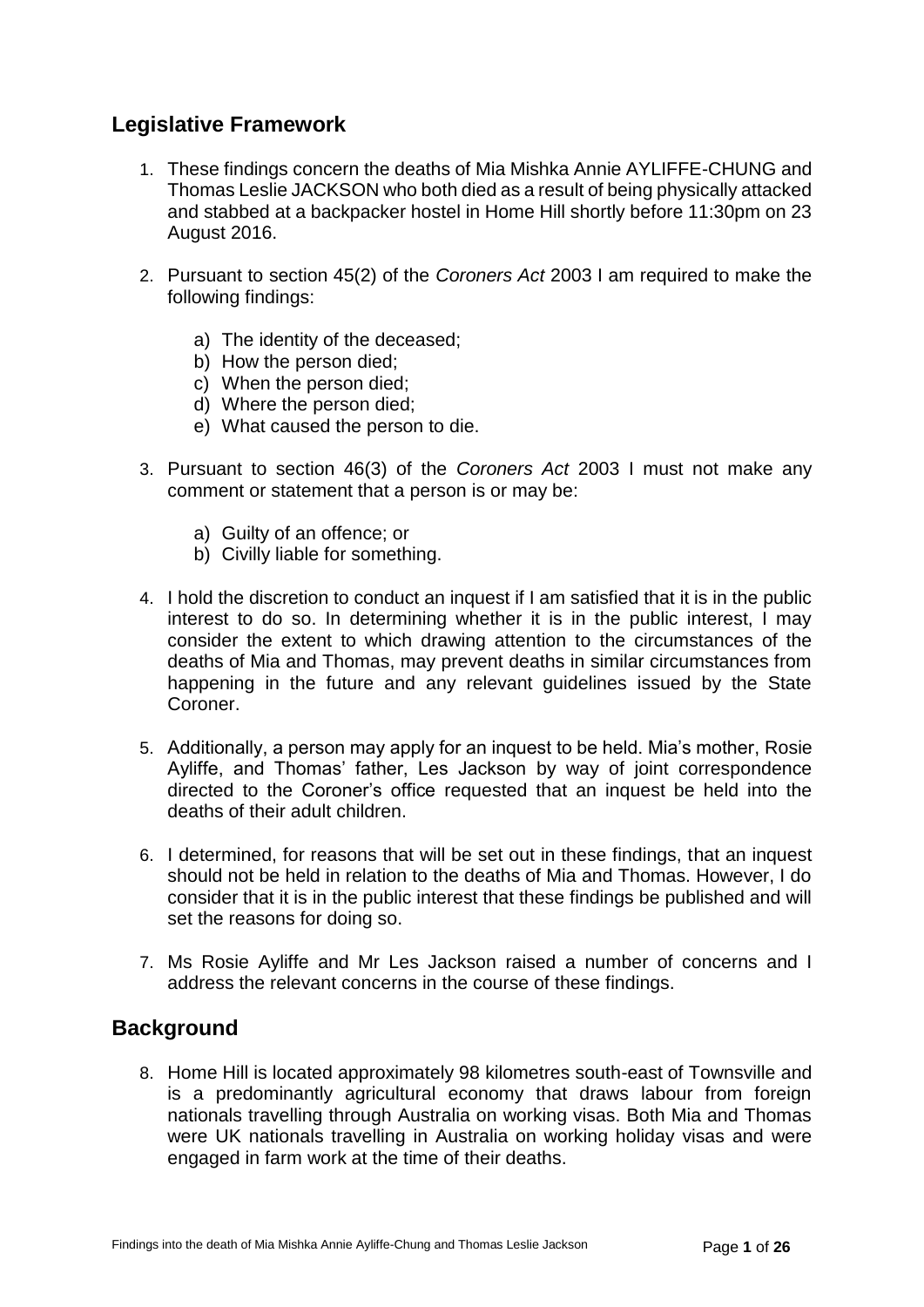- 9. Mia Mishka Annie AYLIFFE-CHUNG, was born on 7 October 1995 and died on 23 August 2016, she was aged 20 years. Mia died after being stabbed multiple times with a knife. The most significant of those knife wounds was to her chest.
- 10. Thomas Leslie JACKSON, was born on 7 November 1985 and died on 29 August 2016 after being stabbed multiple times with a knife on 23 August 2016; he was aged 30 years. The most significant of Thomas' knife wounds was to his head.
- 11. All wounds were inflicted by Smail AYAD who was also in Australia on a working holiday visa.
- 12. Smail AYAD (aged 29) was a French national from Marseille. For the purposes of these findings I will refer to him as 'AYAD'.
- 13. All necessary checks, conducted within Australia and through INTERPOL confirm that AYAD had no recorded criminal history.
- 14. Mia, Thomas and AYAD were all guests at a backpackers Hostel, located on Ninth Street, Home Hill also known as 'Shelly's Backpackers'. Mia and Thomas were not known to each other, nor did either of them know AYAD at any time prior to them meeting at the backpacker accommodation.

### <span id="page-3-0"></span>**Next of Kin Concerns**

- 15. Mia's mother, Ms Rosie Ayliffe, and Thomas' father, Mr Les Jackson raised a number of general and specific concerns in relation to the deaths of their children.
- 16. Their general concerns related to the hostel industry and working visa framework; namely:
	- 1. People travelling on working visas were especially vulnerable to financial exploitation that may prevent them from being able to move on from a place if they no longer felt safe;
	- 2. Hostels were promoting accommodation in circumstances where there was insufficient employment available for hostel occupants to meet their cost of living;
	- 3. The safety needs of hostel occupants were overridden by the commercial function or commercial imperative of the hostel;
	- 4. Whether or not information was made available to 'young travellers' at hostels about how to access mental health services either for themselves or on behalf of others.
- 17. Their specific concerns included:
	- 5. Mia had apparently asked to move rooms because she was "frightened" by AYAD's prior behaviour however this request had been declined by the hostel operator;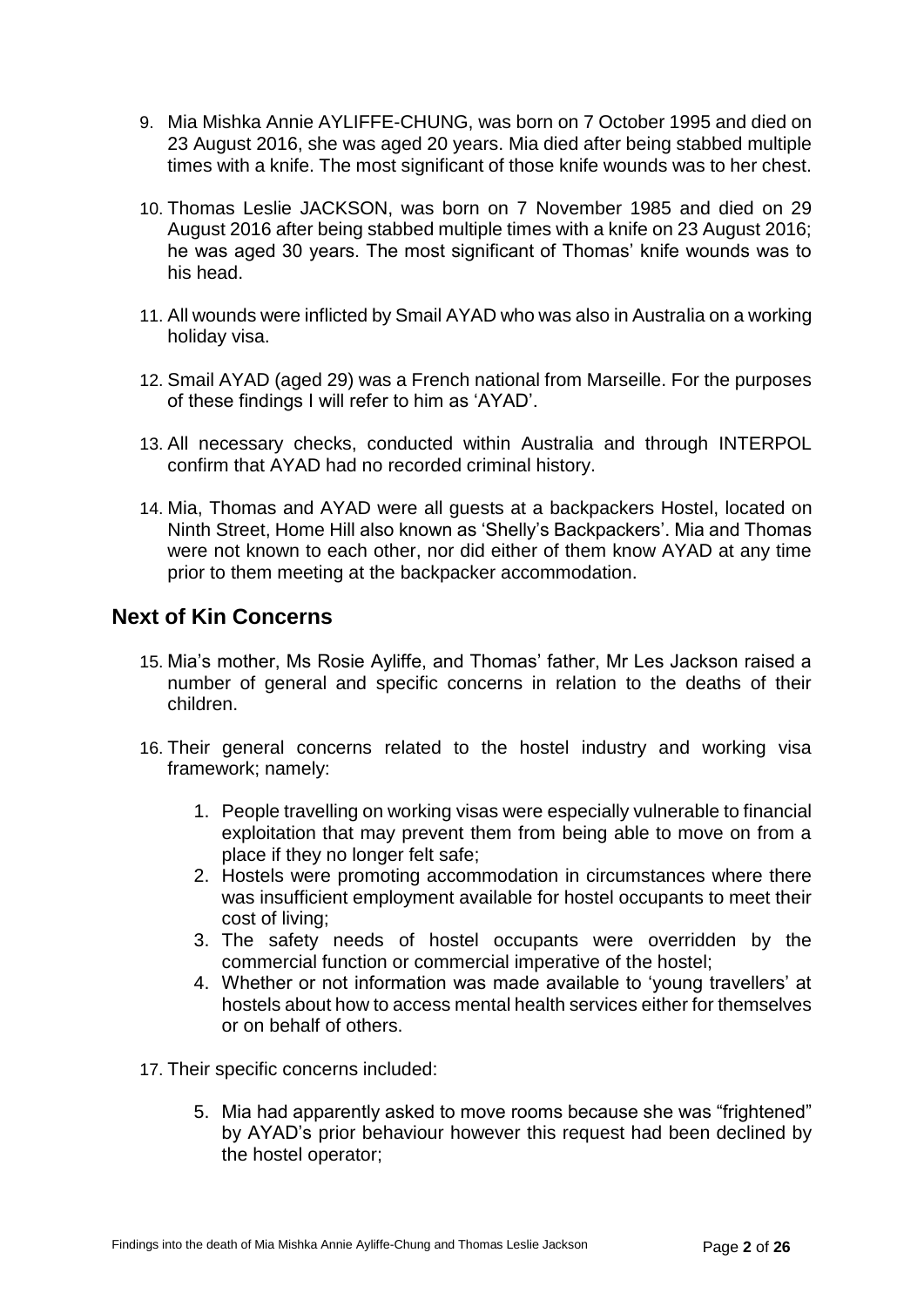- 6. AYAD was allegedly involved in an altercation with another hostel occupant sometime prior to 23 August 2016, that this altercation involved a knife, the event was reported to police but the knife was not seized;
- 7. The availability of alcohol and illicit drugs at the hostel may have masked AYAD's symptoms;
- 8. That Thomas' passport was being held by the hostel and this prevented him from leaving at an earlier time.
- 18. Whilst I acknowledge the first three general concerns above, I do not address them in these findings as they fall outside the remit of this coronial investigation. I have nonetheless had regard to the 'Harvest Trail Inquiry', a comprehensive Inquiry conducted by the Commonwealth Fair Work Ombudsman (FWO), commencing in August 2013.
- 19. That Inquiry examined various workplace arrangements amongst people working in the agriculture sector including those people on working holiday visas. The Inquiry also gave consideration to the role of accommodation providers. The findings were released on 22 November 2018 and are publicly available on the FWO website. A copy will be provided to next of kin with these findings.
- 20. With regards to the fourth general concern I am not informed as to whether the particular backpacker hostel at Home Hill had information available to guests about the availability of mental health or any other health services. I am conscious though that AYAD formed a close bond with some of the staff members, in particular Ms Natasha Weaver who was employed as a cleaner and Assistant Manager at the hostel eight years previously.
- 21. Ms Weaver described AYAD as someone who was 'respectful, 'nice' and 'happy'. She had the opportunity to observe and interact with AYAD for a five month period prior the events of 23 August 2016.
- 22. Similarly, Mr Grant Scholtz, who was Night Manager of the hostel described AYAD as "*one of the good ones*" because he did not cause any 'trouble'.
- 23. Both Ms Weaver and Mr Scholtz describe conversing with AYAD during the course of his stay at the hostel.
- 24. In addition to those statements I have the benefit of a statement from Mr David Carrara, an Italian national that was a guest at the Hostel. He resided at the backpackers for a similar length of time as AYAD and at some stage they worked together on the same farm. Mr Carrara recalls an occasion when AYAD attended a doctor in relation to a back injury. I am satisfied that AYAD was aware of and availed himself of medical services as required.
- 25. As for access specifically to mental health services I note that Home Hill is proximate to Townsville – the largest regional centre in Queensland and access to mental health services (indeed any medical service) if required.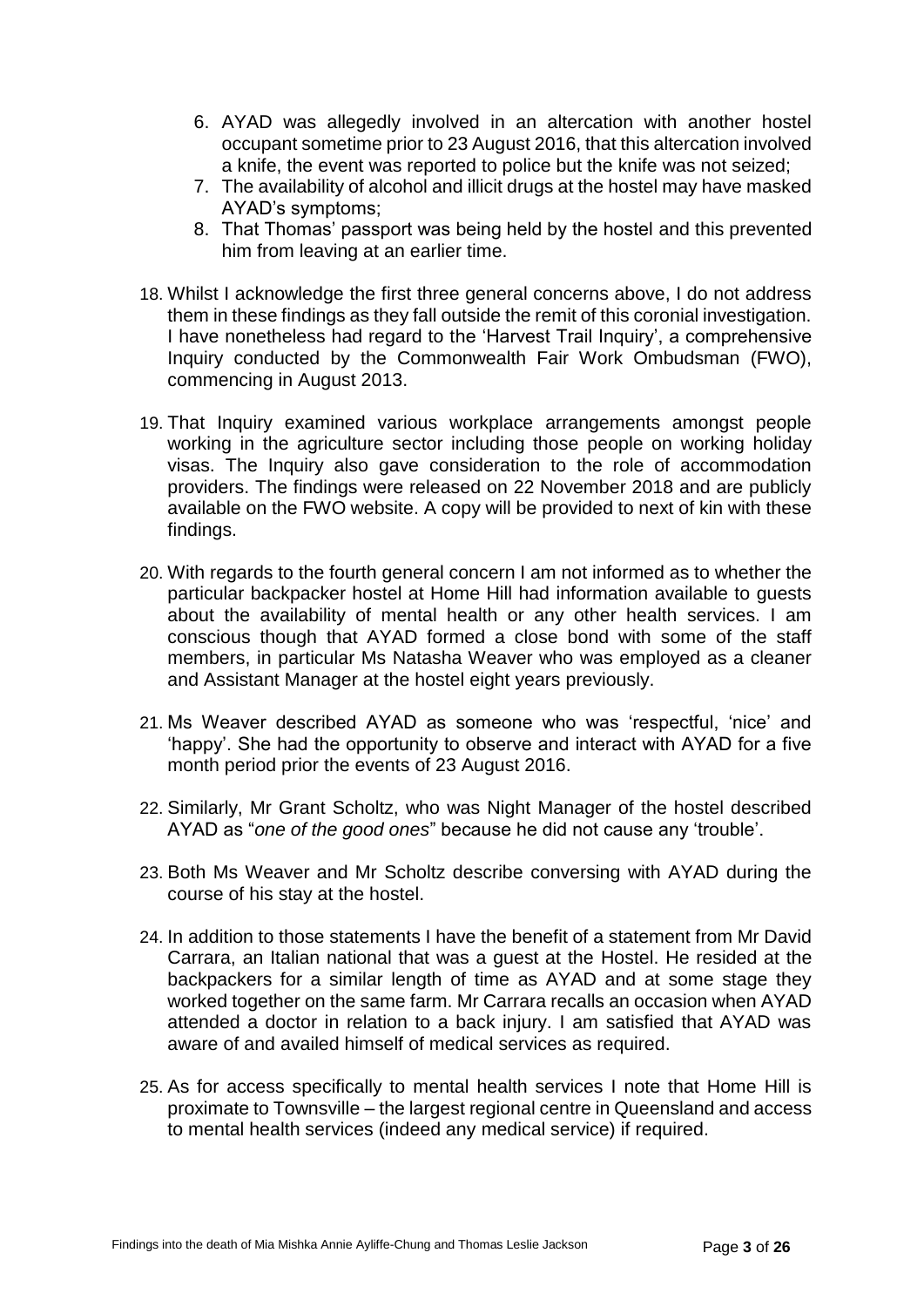- 26. Consular assistance and online information is available to travellers, either within their home or destination countries, should medical assistance or advice be required.
- 27. I will address all remaining concerns raised by Mia and Thomas' parents during the course of these findings.

### <span id="page-5-0"></span>**Work Arrangements between Hostel and Farms**

- 28. There was an informal arrangement between the Hostel and at least one of the farms (the Farm) in the surrounding area. That Farm was operated by .
- 29. The Hostel is owned and managed by wife and husband Shelley and Gregory Norris.
- 30. There was no financial relationship between them however when the Farm required labour they would contact the Hostel, notify them of the number of workers required and the Hostel would organise transport.
- 31. There was also evidence before me of other informal recruiting arrangements, whereby backpackers that already had a working relationship with any particular farm might also source additional labour by introducing their fellow backpacker(s).

# <span id="page-5-1"></span>**Events Prior to 16 August 2016**

- 32. AYAD first entered Australia on 5 November 2015.
- 33. He first commenced residing at the Hostel that same month, engaged in mango picking work during this time. AYAD left the hostel on 23 December 2015 when it closed for Christmas. I am not informed about any concerns either for AYAD's mental health or behaviour more generally during this time.
- 34. Mia and Thomas were unknown to each other however their paths began to converge when they both entered Australia, on different flights into Sydney, but on the same date, 13 January 2016.
- 35. AYAD departed the country on 17 February 2016 and re-entered the country on 11 March 2016.
- 36. Records confirm that AYAD took up work picking grapes at a vineyard at Lowden, Western Australia in March 2016. AYAD resided at a backpacker hostel at Donnybrook during this time. No specific concerns were raised either for AYAD's mental health or behaviour more generally during this time. The only concerns raised related to his 'work ethic', consumption of cannabis and failure to pay accommodation charges before departing Donnybrook.
- 37. AYAD left Donnybrook on or about 10 April 2016 and travelled to Perth where he stayed for one night. Thereafter AYAD returned to Queensland and took up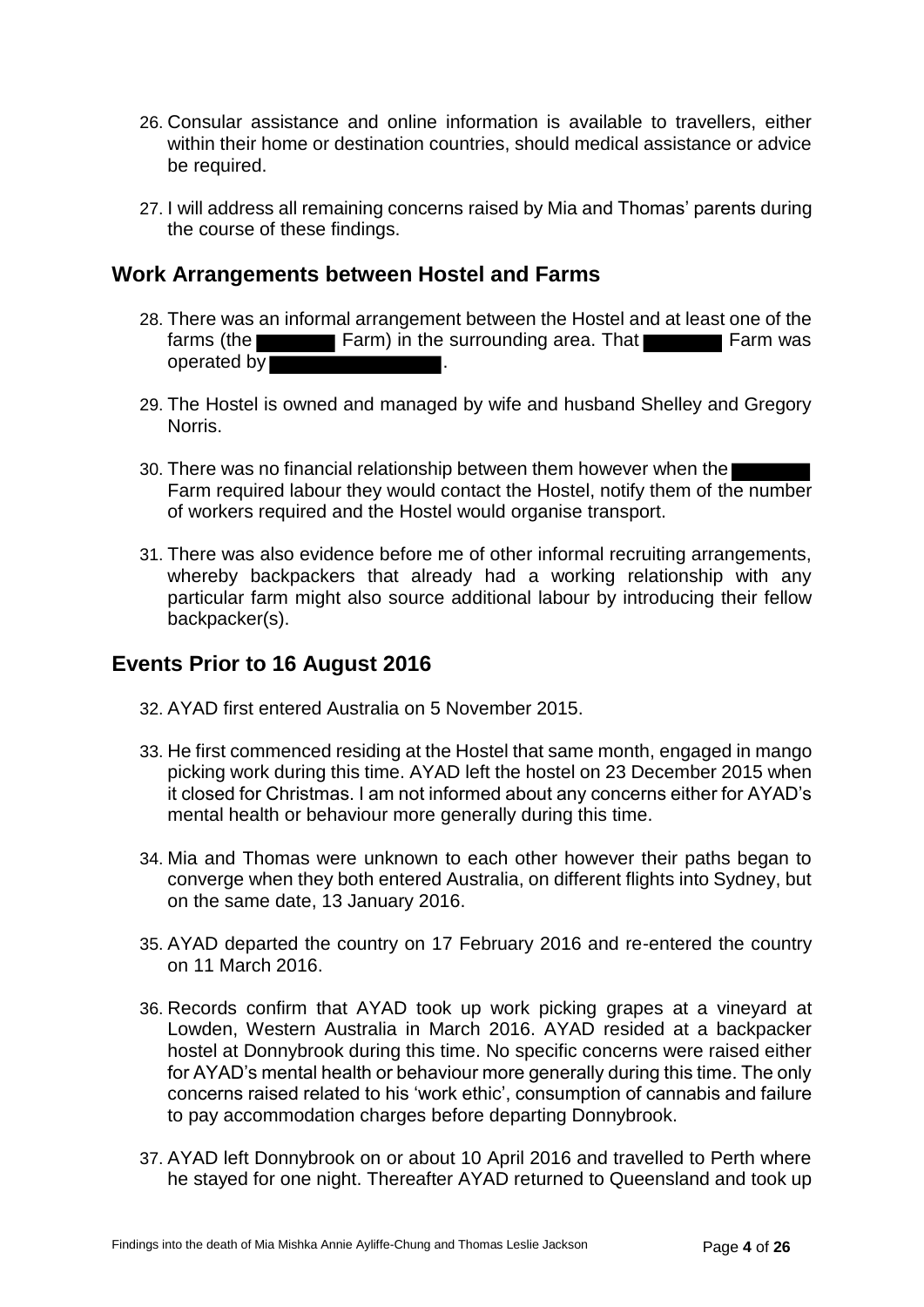accommodation at the Hostel. Records confirm he returned there on 1 May 2016.

- 38. Thomas was already resident at the Hostel at this time however. Check in records confirm that he commenced residing at the Hostel on 24 April 2016, one week prior to AYAD's arrival. At the time of his arrival a photocopy was taken of Thomas' passport. This was the standard procedure at the Hostel. Thomas' passport was ultimately returned to the UK and his family has possession of it.
- 39. It appears that Thomas and AYAD became acquainted with each other and interacted in friendly terms.
- 40. UK National, Ms Chloe Connolly, made the following observation:

*"I often saw Thomas and AYAD talking while having a smoke and they seem to get along".*

- 41. In late June, AYAD commenced working at the Farm. Through this employment AYAD was in charge of a crew of seven workers. His employer regarded him as a good worker who was polite and showed good leadership.
- 42. On 19 July 2016, AYAD's employer observed that he was experiencing back pain. AYAD told him that it was related to a previous kidney operation. His employer told him to take some time off and that AYAD's job wold be held for him. AYAD returned to work approximately one week later. This incident seemingly corresponds with the incident described by fellow backpacker Mr Carrara, who was aware of AYAD attending a doctor in relation to a back issue.
- 43. Between 1 May 2016 and 16 August 2016 there was only one incident of note involving AYAD. That incident occurred at approximately 1am on 16 July 2016 when AYAD became involved in an altercation with two other male guests at the Hostel. The altercation arose when AYAD had complained of another backpacker stealing his jacket.
- 44. During the previous day AYAD had approached Assistant Manager Ms Weaver, about his stolen jacket. Ms Weaver described AYAD as appearing 'angry' and this was the first occasion she had seen him become angry about anything. There was some suggestion that another backpacker who was also a French national (Bernard) may have been involved in the theft of the jacket. Witnesses to the altercation describe AYAD and Bernard engaging in a 'fist fight' and there is no suggestion of any weapons being used by either party. A third French national (Aurelien) was also involved in the fight.
- 45. Other backpackers intervened to separate AYAD and Bernard, one of those was Mr Carrara; he knew some French and heard AYAD and Bernard yelling and swearing at each other in French. During the separation Mr Carrara heard AYAD say: "*let me take my knife, I will kill one of them*". Mr Carrara then moved AYAD into his room, thereafter all parties became settled.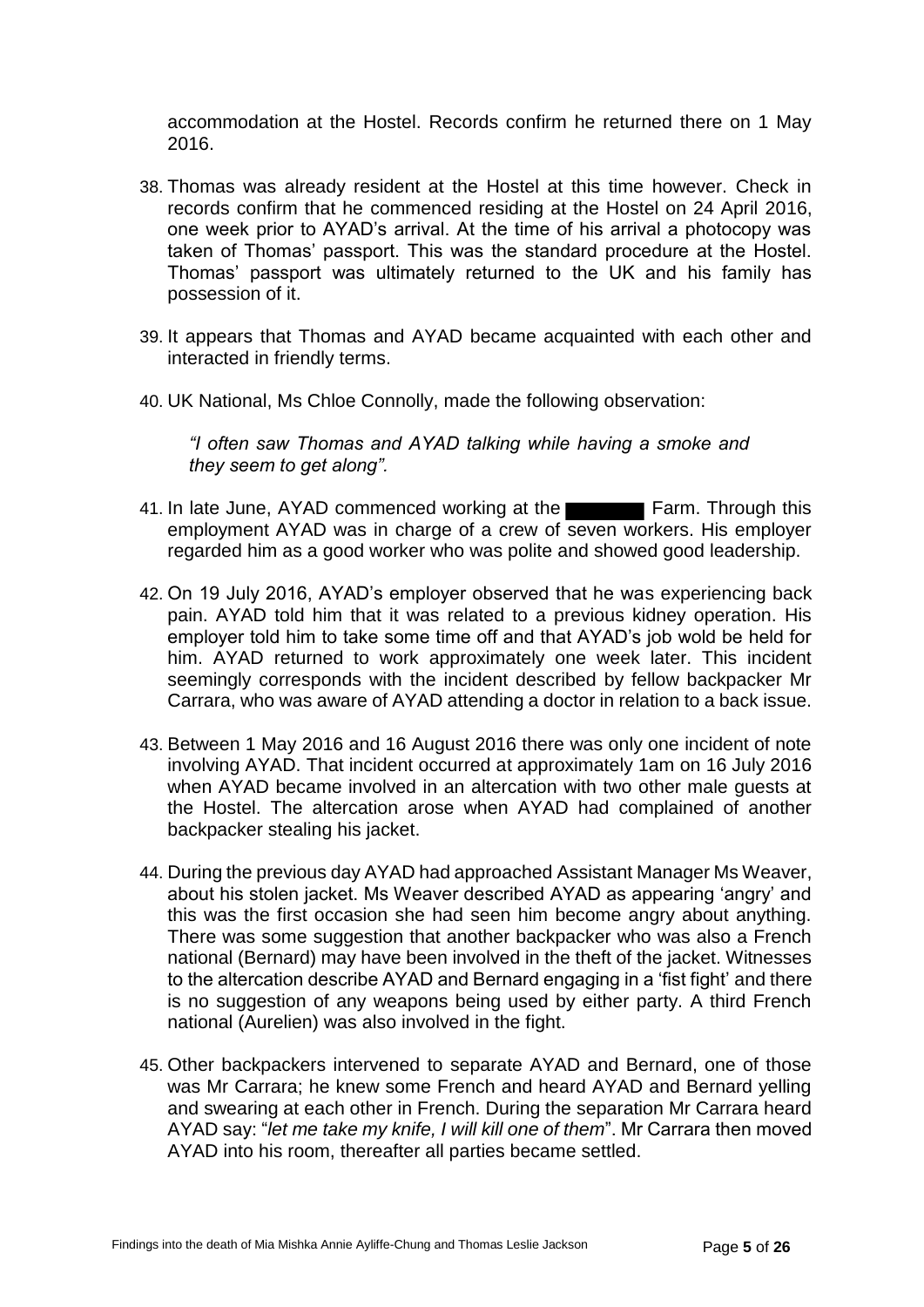- 46. Mr Carrara describes this as the only occasion when he observed AYAD to become aggressive or show any confrontational behaviour. Other backpackers and staff members support this observation.
- 47. There is no suggestion that either AYAD or any other person produced a knife at any stage during this argument. There is no suggestion that AYAD or any other person was carrying or concealing a knife during this altercation. There is no suggestion that AYAD sought to retrieve a knife either after returning to his room or at any later stage.
- 48. Mr Yoann Grenier heard AYAD make a number of comments using French during this altercation including "*Quand je rente en France je vais vous teur*", which Mr Grenier translated as "*When I come back in France I will kill you*". Mr Grenier also heard AYAD say words to the effect '*come on you don't scare me, come on I will hit you'*. Mr Grenier does not depose to hearing AYAD make any comment about a knife although he was well placed to hear and understand it if that were the case.
- 49. Ms Melanie Piermay heard AYAD say in French: "*Ja vais te tuer, tu ma voler mas veste et apres il a dit donner moi mon couteau*" which Ms Piermay translated as: "*I want to kill you, you are steal[ing] my jacket, give me my knife*".
- 50. I accept AYAD made reference to knife although the incident did not otherwise involve a knife.
- 51. This is the first and only instance of (reported) aggressive behaviour by AYAD in the months preceding the events on 23 August 2016.
- 52. This altercation also came to the attention of staff at the Hostel.
- 53. Assistant Manager Ms Weaver stepped in and told all parties to 'calm down' as did Owner / Manager Ms Norris. Ms Norris also made a telephone call to Policelink.
- 54. I have the benefit of the QPS incident report in relation to that call and subsequent police attendance. The initial details were taken as follows:

"*Person/Property in Immediate Danger. Large French group fighting up on top of the balcony. Lots of shouting and arguing can be heard in background. INFT [informant] states approximately 10X males involved in the fight – possibly all drunk, nil WPNS [weapons] sighted loud disturbance heard in the background of the call INFT [informant] is the Manager of the ILPINR IVNR CHNR*"

- 55. The incident was tasked as an 'urgent', 'street disturbance'.
- 56. Ms Weaver deposes that after this incident both Bernard and Aurelien were asked to leave the Backpackers on account of their involvement and other alleged thefts. AYAD was permitted to stay on at the Backpackers seemingly because he appeared to be "*quite calm*" during the incident.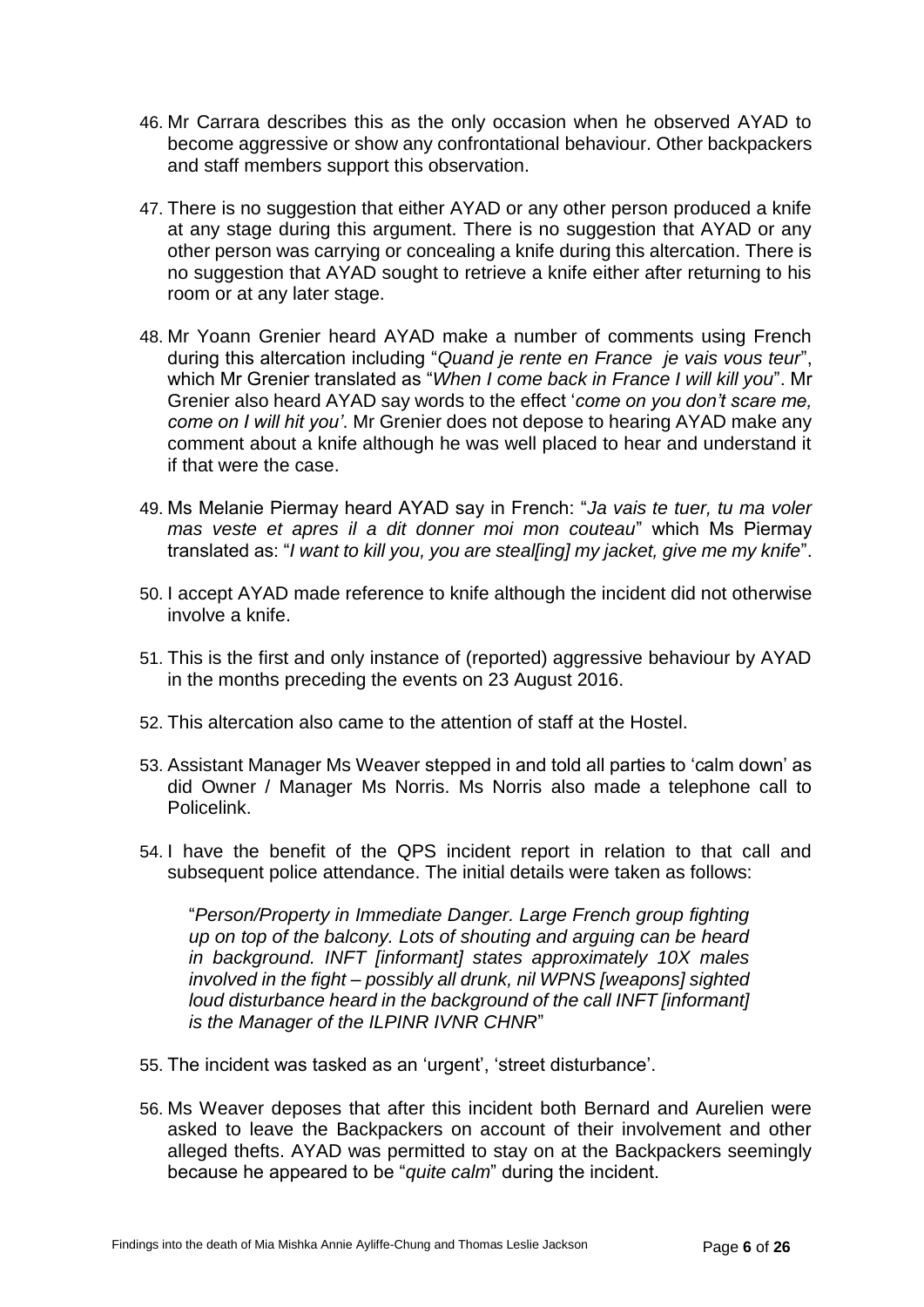57. The QPS incident report documented the following:

"*evicting some people from the LOC [location], keeping the peace whilst that happens*"

- 58. The reference to 'evicting some people' I take to be a reference to Bernard and Aurelian.
- 59. Returning to the concern raised by Mia and Thomas' families I find that there was an altercation involving AYAD during which he made reference to a knife. Police were informed at the time that no weapons were involved and as such they had no reason or cause to search for or seize any knife.

#### <span id="page-8-0"></span>**Events Between 16 and 23 August 2016**

- 60. During her stay in Australia, Mia made friends with other foreign nationals including Mr Christopher Bowers and Mr Sam Gostelow, two fellow UK nationals whom she met at the Gold Coast. Together they decided to gain work farming so that they could extend their working visas.
- 61. Together they booked flights to travel from Brisbane to Townsville on 15 August 2016. Mr Gostelow did not ultimately travel with them on that date however Mia and Mr Bowers continued on. They stayed one night in Townsville before travelling to Home Hill on 16 August 2016.
- 62. Mia and Mr Bowers both checked into the Hostel on 16 August 2016. Mia's check-in documents reveal she was only in possession of a temporary passport at that time as her original had been lost in Bali. However a copy of her Visa Grant Notice was taken. Mia and Mr Bowers were allocated to room '2L' which contained two double bunks. AYAD was also allocated to room 2L.
- 63. AYAD had request no one else be placed in room 2L as, up until the arrival of Mia and Mr Bowers, he previously had the room to himself. Cleaner / Assistant Manager Ms Weaver deposes that on the day Mia and Mr Bowers were due to arrive she had a conversation with AYAD about their pending arrival. AYAD told her:

"*Don't put them in my room, put them, in Lance's room*".

- 64. Ms Weaver deposes that she raised AYAD's request with Mr Scholz (Night Manager) who informed her that it would not be AYAD's choice and guests should otherwise accept their room allocations.
- 65. Mr Bowers first met AYAD on the day of his arrival (16 August 2018). Mr Bowers describes his first impression of AYAD as being "*a really nice guy*" that "*kept to himself*" but would say 'hello'. Mr Bowers does not describe there being any incidents whilst they all shared the same room.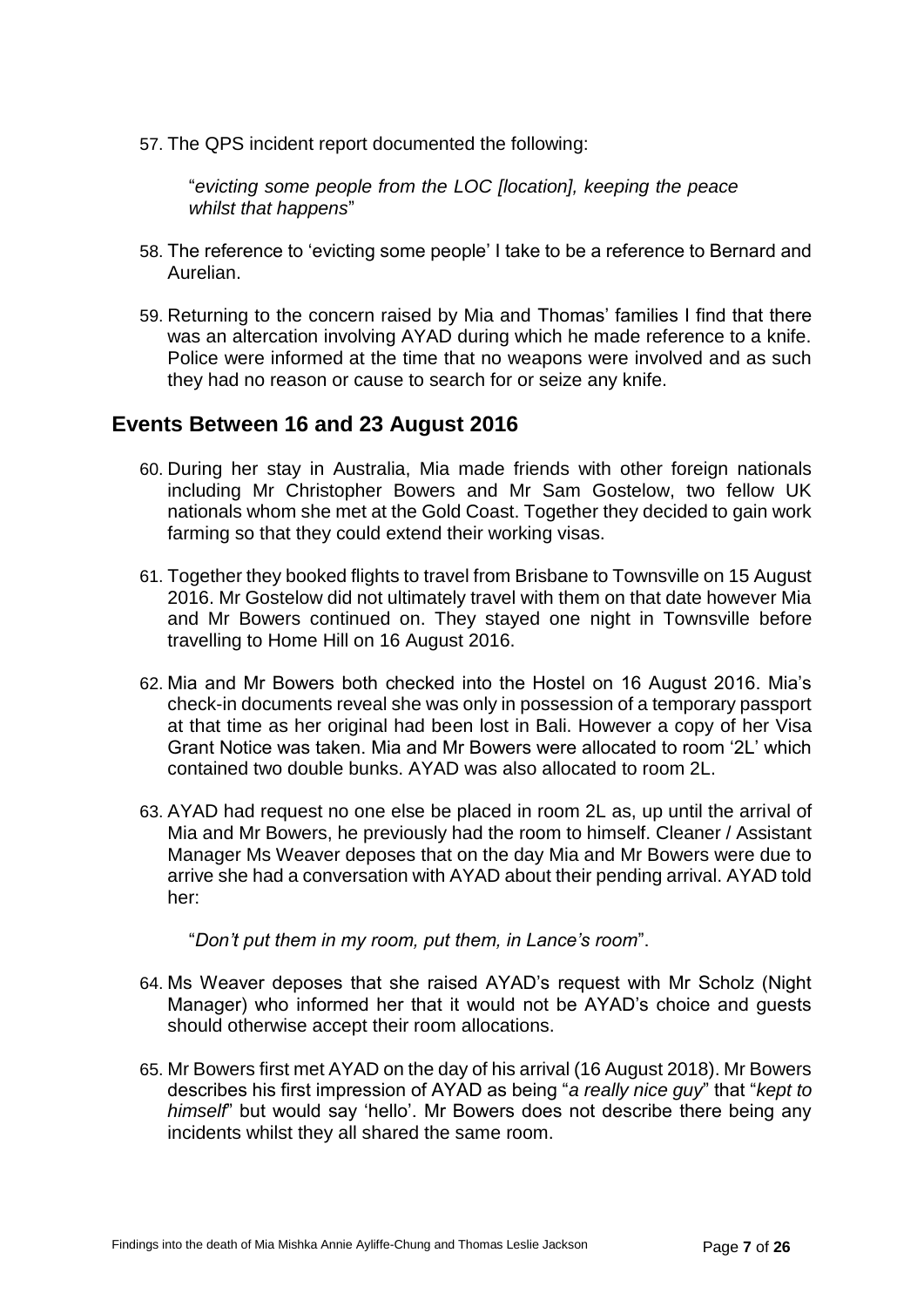66. I refer to the following extract from Mr Bowers' statement to understand the dynamic of the room whilst they were sharing:

"*[AYAD] was on the bottom bunk on the right hand side if the room. [AYAD] would use a mattress protector to cover the side of the bunk for privacy. I would only know that he was there if I could see his feet hanging over the end of the bed or he made some noise*".

"*Neither Mia or I ended up working with [AYAD]. We would only see him when he would get something from the room, bedtime or when he was sitting outside the kitchen. I would see him occasionally talking to people, but he mainly seemed to keep to himself. Whenever I asked him if he wanted to join us for a beer or anything, he always said 'maybe', but never did*".

67. Whilst Mr Bowers seemingly did not hold any concerns with respect of AYAD I am informed of an occasion when Mia confided in Mr Bowers that she thought AYAD was "*weird*". She was concern because AYAD locked her and Mr Bowers out of their bedroom on more than one occasion. It is apparent that Mr Bowers did not share the same concern; he deposed:

"*I just thought it was because he wanted privacy*"

- 68. Mia raised this concern with at least one other resident, a female UK national.
- 69. I requested additional information from the Hostel as to the policies and procedures for accommodating backpackers at the Hostel. I am informed that the only procedures related to check in, which required guests to provide a photocopy of their passport, working visa and driver licence.
- 70. The only policies were in effect 'house rules' governing people's conduct whilst staying at the Hostel. There was to be no intimidation, verbal or physical abuse to management, staff or guests. Management reserved the right to evict any guest if they breached the house rules. Whilst I am satisfied that those rules are sufficiently broad to capture a number types of conduct, they do not specifically identify sexual assault or sexual harassment. For reasons I will identify shortly, I consider this to be a gap in the Hostel policies.
- 71. I also proceed on the basis that there was no specific policy regarding the housing of female guests at the Hostel. I am of the view that unless a female has requested to sleep in mixed dormitories or bedrooms, best practice would be served by placing women with other women. Such high density sharing arrangements are already fraught, even without the added layer of vulnerability a woman may experience being accommodated with males not known to her.
- 72. In Mia's case she was placed in a room with only two other males, one of whom was a stranger to her, had previously been involved in a confrontation with two other guests (which regardless of the circumstances would still have constituted a breach of the house rules), and had also put management on prior notice of his unwillingness to share the room with others.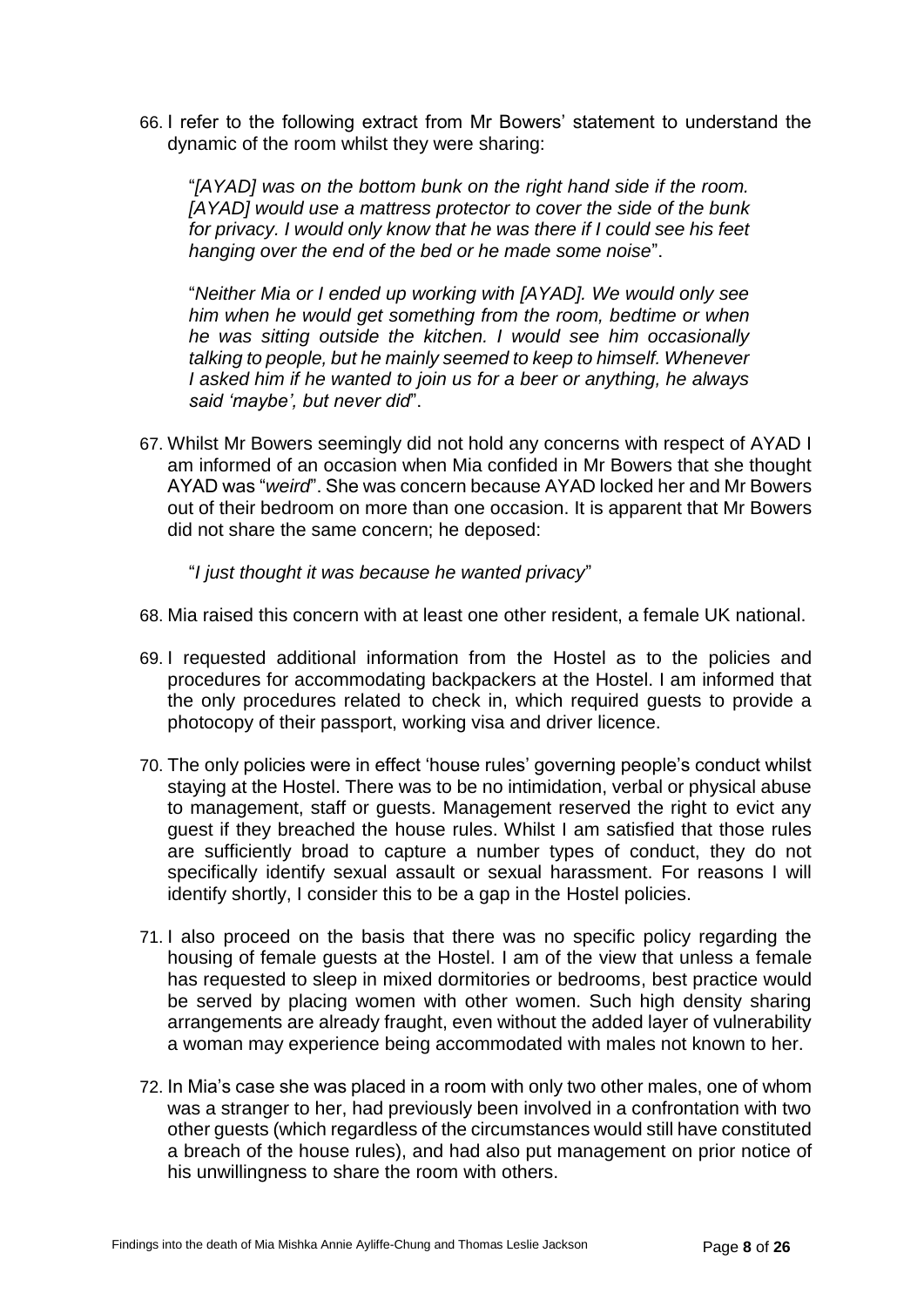73. Whilst I accept management should retain the discretion as to how rooms are allocated, they should also bring some judgement to bear over which guests should or should not be housed together, not simply as a matter of convenience.

#### <span id="page-10-0"></span>**Interaction between Ayad and Mia**

- 74. By various accounts, the timing of Mia's arrival aligns with a change in AYAD's character and behaviour, and the evidence supports a view that AYAD developed a focus on Mia. The evidence suggests that the only interaction between AYAD and Mia arose in the context of the shared room, they were otherwise not known to socialise or work together.
- 75. Mr Matteo Bellusci, an Italian national who was staying at the Hostel at the time of Mia and Mr Bower's arrival, recalled a conversation with AYAD in the kitchen area of the Backpackers. Mr Bellusci deposed as follows:

"*[AYAD] told me that he thought Mia was wonderful and that she has a good body and that when he leaves he will take Mia with him. [AYAD] said to me that Mia is his wife. I did not think this made sense because he is not Mia's husband or boyfriend*".

76. Another guest, Ms Josie Bennett, a UK national, recalled a separate conversation she had with three other male guests (one of whom was AYAD) about one week prior to the events on 23 August 2016. This would have likely been very shortly after the time Mia and Mr Bowers arrived. Mia's name came up in conversation amongst the male guests, although she was not present. AYAD commented:

"*Yeah but she is in my room, she is my wife, I want to sleep with her*".

- 77. I note that when Ms Bennett, heard that comment she observed the other male guests 'shrug it off' and not say anything to AYAD. The comments were a matter of concern to Ms Bennett.
- 78. The comments made by AYAD and his actions towards her were demonstrative of a sexual interest towards Mia.
- 79. In circumstances where AYAD and Mia had only been known to each other for an extremely short period of time and had limited interactions with each other I consider these behaviours should have caused serious concern to those who either heard or potentially observed them.
- 80. I am not informed of whether Mia was made directly aware of these comments or whether they were raised with any of the staff at the Hostel. However had Mia been made aware of the comments AYAD was making to others, it may have further alerted her and confirmed the concerns she herself held about him.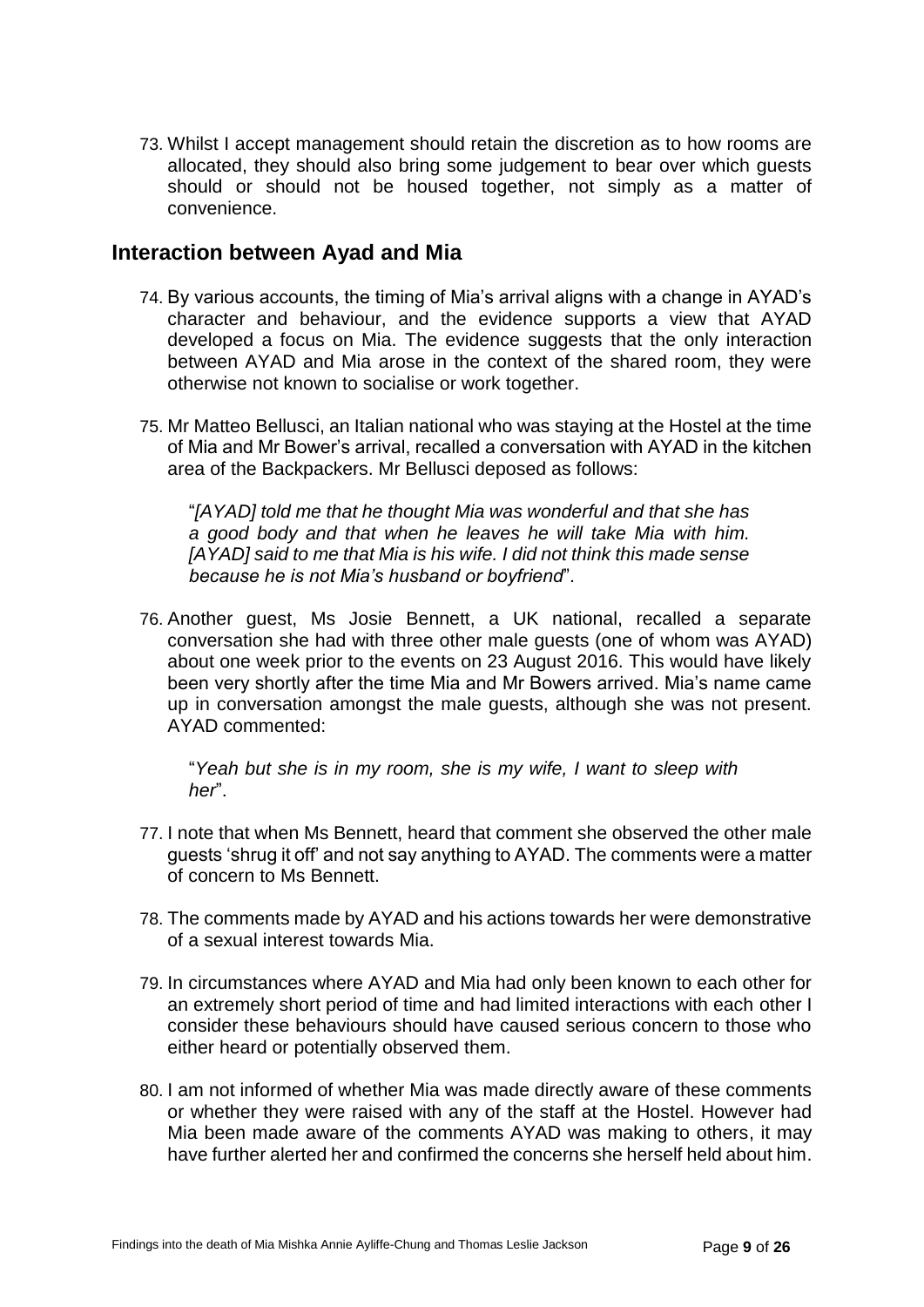# <span id="page-11-0"></span>**Was There a Request for a Change of Room?**

- 81. As Mia's situation demonstrated, the experiences and the reality for a young female traveller are likely to be very different to that of their male peers. I accept the concern raised by Mia's mother, as to whether Mia had been denied a request to be placed in a different room, is a significant one in the particular circumstances of this case.
- 82. Its significance lies in the possibility that 'had' Mia requested to be moved rooms, and had such request been granted, it would have removed her from AYAD's immediate proximity and potentially provided a safety net for her.
- 83. The suggestion that Mia may have requested to be moved to a different room arises from the evidence given by , a sugar cane farmer who owned and operated two properties in partnership with her brother. The circumstances in which came to give a statement in relation to these events arise on 26 August 2016, three days after the fatal events at the Hostel.
- 84. On 26 August 2016 **placed** a call to the Investigation Centre that had been set up by the Queensland Police Service. As I understand had not, within the shortly preceding time, been identified a relevant witness. In investigation log report was created in relation to that call, it recorded the following information as being provided by

■ has contacted the IC stating that she is running a *farm near Home Hill and has previously employed the suspect AYAD and the victim AYLIFFE-CHUNG.* 

 *states that AYLIFFE-CHUNG has disclosed to her that she felt uneasy by AYAD and felt that he was harrassing (sic) her and asking for sex from her.*"

- 85. In response to call, a task was created to obtain a statement from her. That statement was taken on 26 August 2016, the same day as the call was made.
- 86. **deposed that she came to know AYAD sometime in April or May** 2016 when she went to the Hostel in person, seeking to recruit people to do farm work for her. She deposes this was her usual practice.
- 87. Two guests, Mr Jack Bethell and Mr Matthew Latto were taken on by to do work at the farm. She deposes that as they were leaving Mr Bethell and Mr Latto both suggested that she take on AYAD also. and took contact details (mobile phone and email) for AYAD. With the benefit of AYAD's check in documents at the Hostel I accept they were the same details.
- 88. **Figure 1** further deposed that she then transported AYAD, Mr Bethell and Mr Latto to her farm where they performed work for at least one week but possibly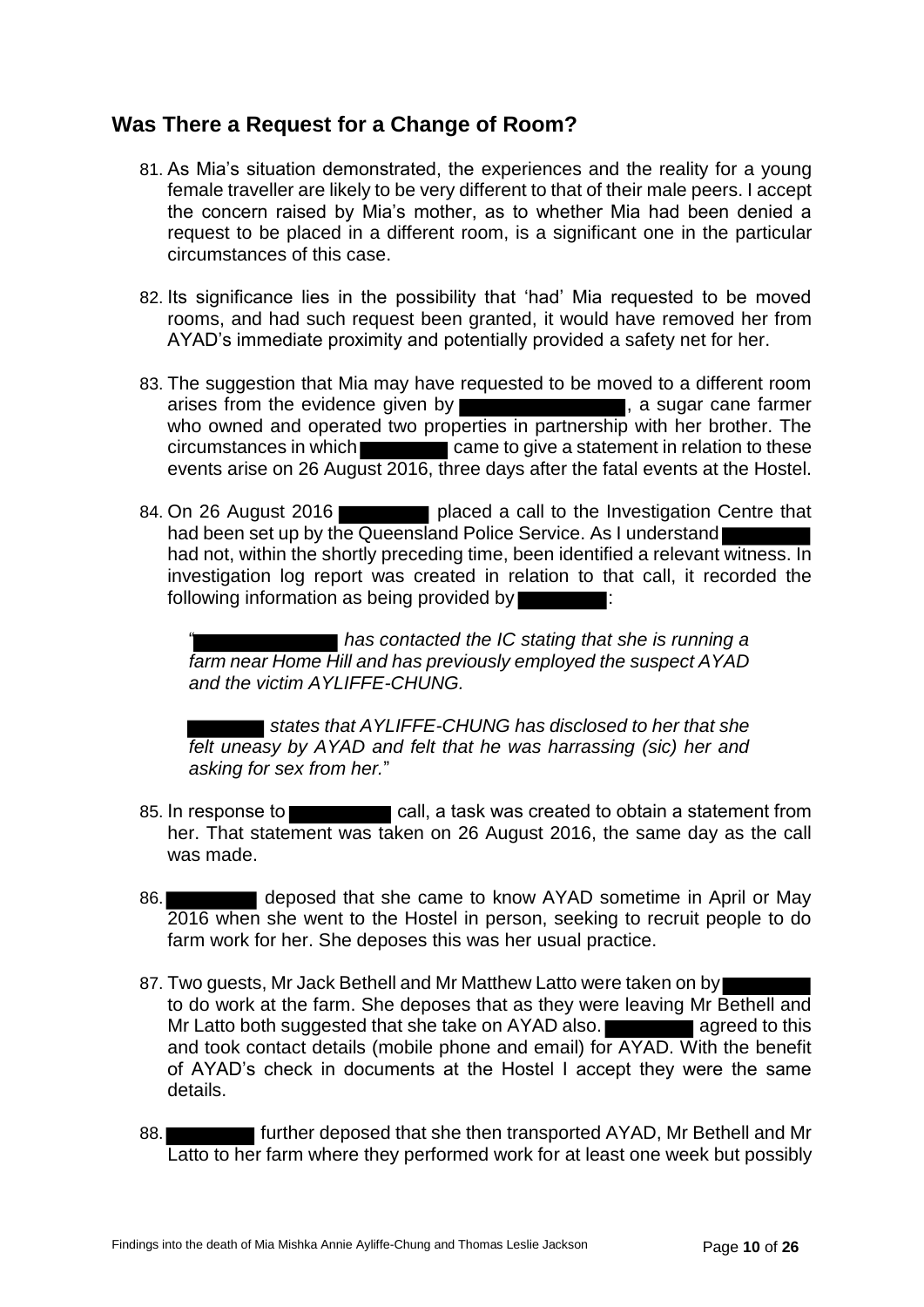a week and a half. This was the only interaction deposed to having with AYAD.

- 89. Whilst I do not have a statement from Mr Latto, I do have the benefit of a statement from Mr Bethell.
- 90. Mr Bethell deposes that he arrived at the Hostel on 31 May 2016 (the same day as his 21st birthday). He states that he was placed in room 2O with three other males, one of whom was AYAD. He deposed to sharing a room with AYAD for about two weeks before being placed in a different room. I am not informed of the circumstances of that change although Mr Bethell deposed he "*had no trouble*" whilst he was sharing the room with AYAD and the two other males.
- 91. In relation to farm work performed by Mr Bethell, he did not depose to working at **farm.** He did however depose to working at the **farm** farm (where AYAD was a team leader) in late July 2016. This was the only instance where Mr Bethell deposed to having worked with AYAD.
- 92. **deposed that AYAD commenced working at his farm on 24 June** 2016.
- 93. The farms operated by and and are not one in the same.
- 94. If I am to accept evidence, as to the contact that she had with AYAD I must accept that it could not have occurred in the timeframe to which she deposed. The events she described could not have occurred prior to 31 May 2016 or after 24 June 2016.
- 95. In the course of the investigation I sought an additional statement from Ms Norris as to her knowledge of **Election 2.** She deposed:

"*I know enough to say hello in the street, otherwise I have no personal relationship with her.* and *I have never been friends or mixed together in social circles. I think* may *be three or four years older than I*".

- 96. deposed that his practice for recruiting would be to ring the Hostel, speak to Ms Norris, inform her of the number of workers he needed and that Ms Norris would then arrange the transport.
- 97. In relation to her contact with Mia, deposed that arrangements had been made for a female German national she knew and Franziska (Ms Franziska Kniott) and her friend Lisa (Ms Lisa Faustmann) to perform work on one of **farms** on 22 August 2016.
- 98. At 7:30am on the morning of 22 August 2016 Ms Kniott informing her that Lisa would not be attending. Ms Kniott that she still required a second worker that day. Ms Kniott then informed **that she knew a person called 'Mia' who was available to** take on work.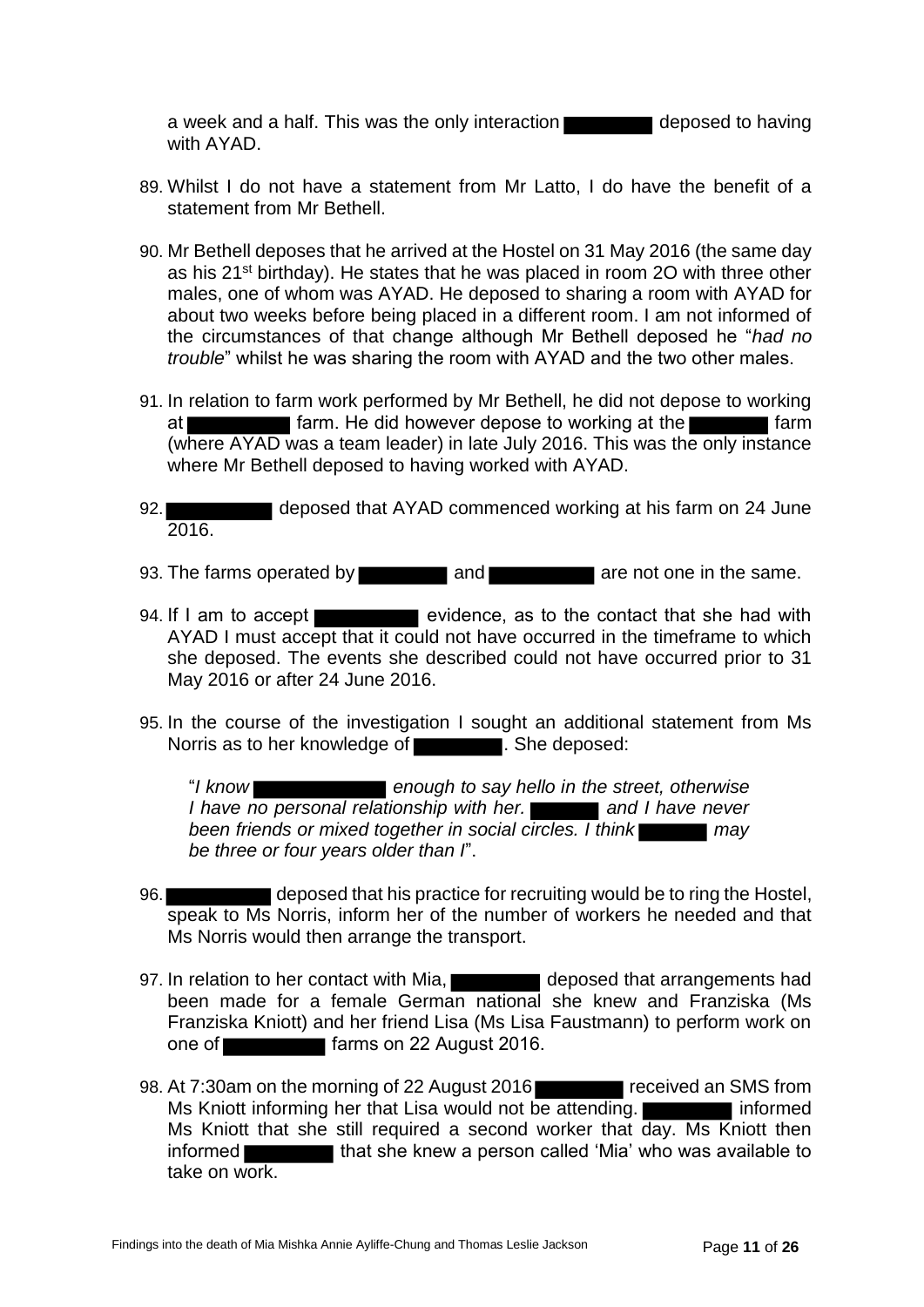- 99. deposed that Ms Kniott and Mia arrived at the farm at 9:30am.
- 100.Mia and Ms Kniott arrived at the farm at 9:15am. met them both and as I understand transported them by motor vehicle to where they would be working. **deposed to a conversation between herself and Mia whilst** they were driving.
- 101. deposes Mia informed her that she was happy to be working. asked Mia how she getting along with the other residents at the Hostel. What Mia purportedly told **I was a strategied in Figure** 1 repeat verbatim:

"*Mia told me that she was in a room with two boys and that she was the only girl. I remember that Mia told me there was a guy in her room that was getting too close to her, physically by touching her and was verbally harassing her. Mia said that he was saying things like that he wanted her to be his girlfriend and that he wanted sex from her. I didn't know who the male was that she was referring to as this point*".

102. deposes that she was not aware of the identity of the male whom Mia was referring to.

103. Mia is purported to have made additional disclosures to

"*Mia told me that this male would follow her everywhere. She said that she hated being in the room because of this male. She also said that he would constantly stare at her*"

"*Mia told me that she felt uncomfortable when she was in the room with this male. She didn't explain exactly what she meant by this*"

"*I remember thinking that she was a little upset by this male and that was a little frightened by him*"

"*I asked her why she didn't organise to be changed to a different room. She told me that Shelley, who I know to be the owner of the Hostel wouldn't move her*".

104.Ms Norris denies any such request was made of her. She also denies any request being made on Mia's behalf by a third party.

#### 105. deposed:

"*I don't know exactly why Mia told me this, but I guess she just felt that she could open up to me*"

"*I can't really remember anything else that was said that day. I remember that conversation because that Mia was concerned and I couldn't work out why she couldn't be shifted to another room*".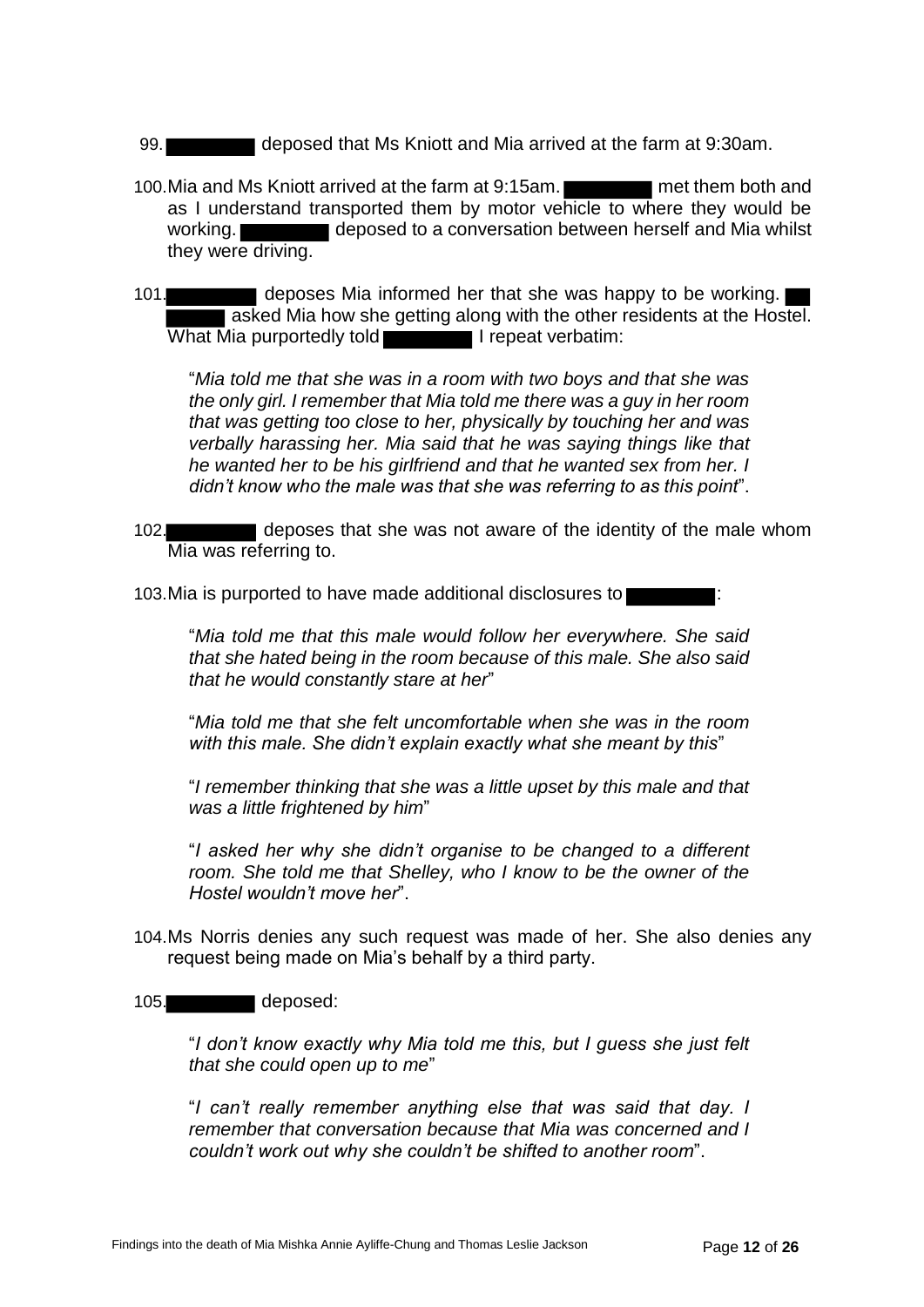- 106. **did not seek to raise Mia's concerns with Ms Norris or any other** person or authority that might have intervened on Mia's behalf.
- 107.I now refer to Ms Kniott's statement in relation to her recollection of events on this day. Ms Kniott's statement was taken on 25 August 2016, the day before contacted police and gave her own statement.
- 108.Ms Kniott arrived at Home Hill about five to six weeks prior to the fatal events. On that basis I would accept that she was staying at the Hostel from about mid-June. Following her arrival she commenced a relationship with Mr Bethell. Ms Kniott knew of AYAD to recognise him by sight but otherwise did not interact with him in any way.
- 109.Ms Kniott deposed:

"*I never had any conversation with anyone concerning [AYAD]. He never came up in any conversations I had. I never worked with him on any farms*"

- 110.Ms Kniott deposed she came to know Mia from the date of her arrival. Whilst they had limited interaction on Friday, 19 August 2016 they had more detailed interactions the following day. I have concluded that Mia felt comfortable discussing more intimate details of her life with Ms Kniott and other members of her group, including Ms Faustmann and Mr Bethell.
- 111.In relation to the events on 22 August 2016, Ms Kniott confirmed that she and Mia performed work on a farm together that day. Whilst she did not name or identify **I accept that it was her farm that was described. Ms Kniott** deposed:

"*Mia and I worked together the whole day. There was only the two of us*"

112.During their time together they talked about family and their respective family dynamics, boyfriends and travel. Mia also discussed safety concerns about further travel she was contemplating in the future. Specifically Mia and Ms Kniott discussed their view about the Hostel. Ms Kniott deposed:

"*During this conversation we talked about the hostel. We said that ….. the people are awesome. Mia didn't say anything bad about anyone during this conversation. If she had had any problems with anyone at the hostel I believe that she would have said something at this time. She didn't say anything about having problems with anyone*".

113.Ms Kniott further deposed:

"*[Mia] was really easy to talk to and the conversation flowed. It was fun to be around her for that time. It made the work go quickly*"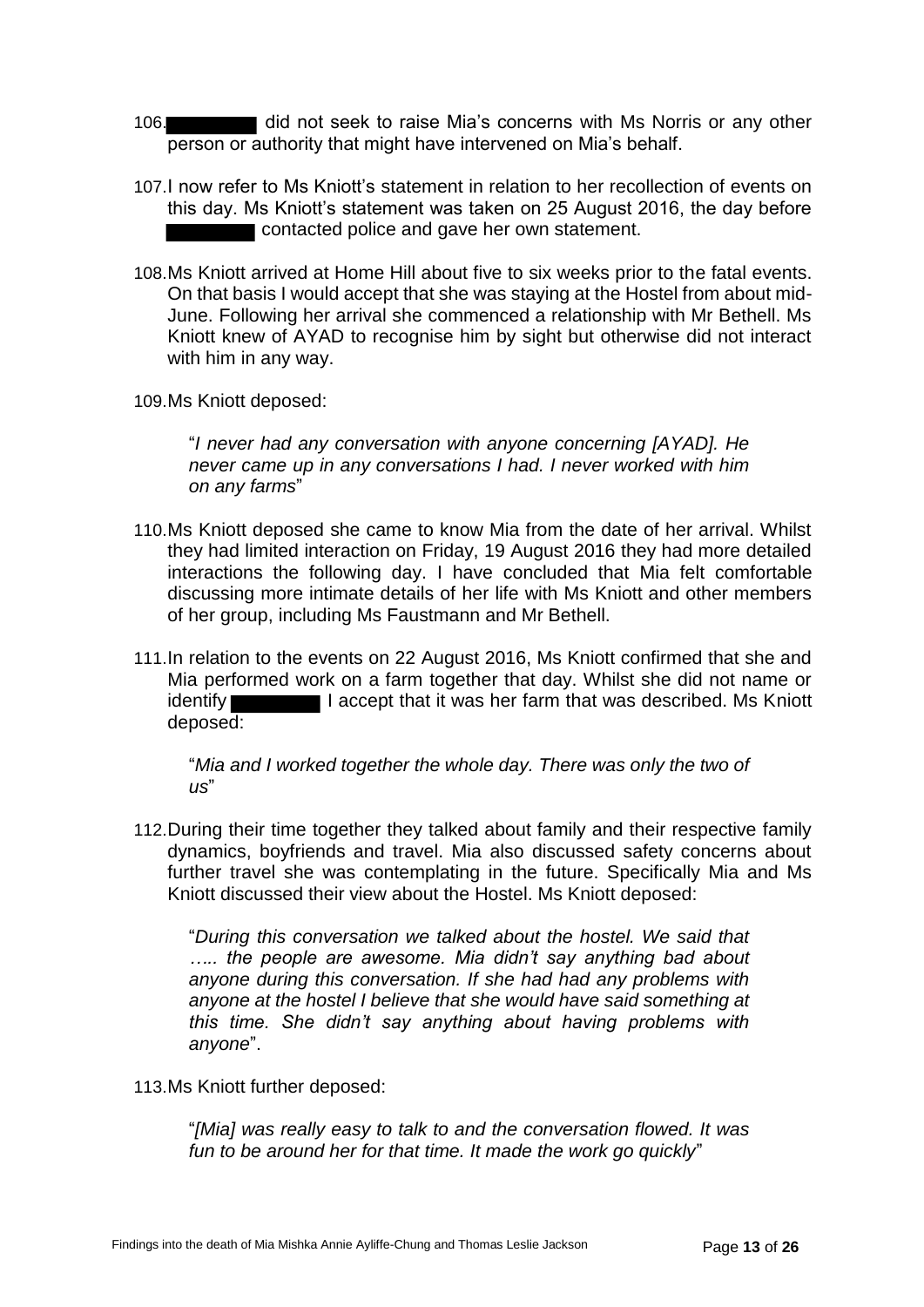- 114.They worked for three hours. Ms Kniott deposes that they were finished at 12:30pm after which they returned to the Hostel. They remained in each other's company for the remainder of the day and into the evening.
- 115.Ms Kniott's observations of Mia's demeanour on this day do not reconcile with those of .
- 116.If I am to accept that Mia made the disclosures as deposed to by  $\blacksquare$ , I must also accept that Mia made no disclosure of a similar nature to any of the staff at the Hostel or her fellow backpackers whether female or male, in particular Ms Kniott. Had Mia made such disclosures to Kniott was best placed to have heard them.
- 117.Mia had a number of opportunities to interact with her peers (both female and male) in social settings, both at and away from the Hostel and also AYAD.
- 118. connection with Mia was founded solely in work being performed at the farm for a finite period of three hours, they were otherwise entirely unknown to each other and had no additional contact after Mia performed the work that day.
- 119.The standard of proof required of me to make any findings is 'the balance of probabilities'. In stating that I acknowledge the balance of probabilities is a sliding scale whereby the more serious the allegation and gravity of consequences that may flow from a particular finding, the greater the degree of satisfaction I must have before making it.
- 120.I am unable to conclude that Mia during her brief conversation with on 22 August 2016:
	- a) made any disclosure to the effect of being sexually assaulted or harassed by AYAD; or
	- b) made any disclosure to the effect of having requested a change of room that was refused.
- 121.I do not consider that an Inquest could resolve this issue, noting as I have the evidence that is available to me from the comprehensive police investigation and additional information called in for this coronial investigation.

# <span id="page-15-0"></span>**Events on Monday, 22 August 2016**

- 122.On 22 August 2016 AYAD failed to attend to work. This was the same day that Mia and Ms Kniott performed work at **Fact 10** farm.
- 123.That afternoon at about 5pm, AYAD sent a lengthy SMS to his employer. The SMS was written in English which was not AYAD's first language. I reproduce that SMS:

"*Hey mate I never won't to quit your farm … I never won't to make trouble in your place or in Home Hill … I just want to stop to play*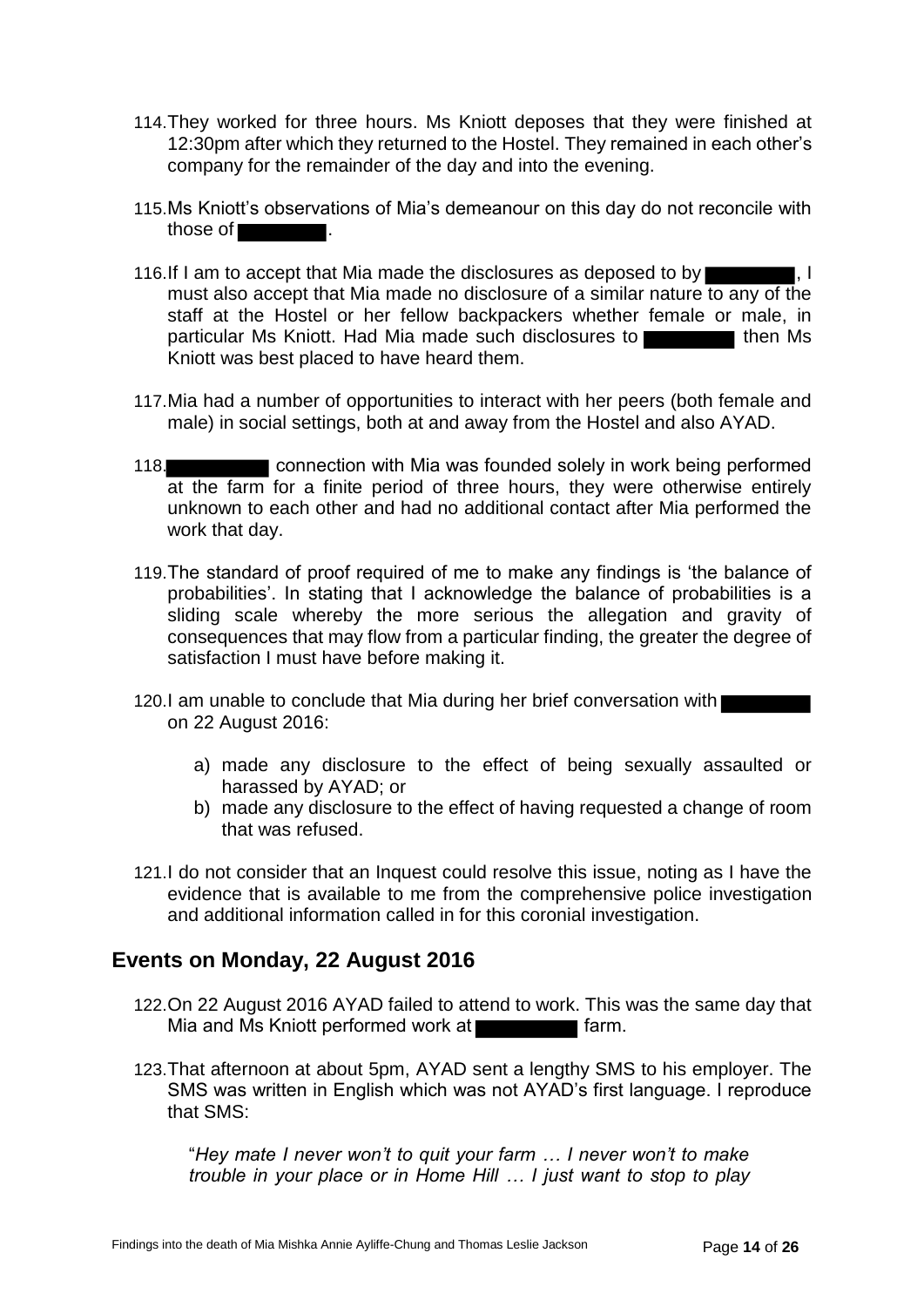*because it's not a good game for me … I saw you like a dad and my dad were Die … Every one wan't tp fuck me … I don't know why … I'm not a bad man … I'm just a human … before I starded [sic] … I just want to do my job for help you … not for my day … not for the money just for go back in my country … I'm not maffiosa … I know ir I can do nothing …. I just want to eat and go back home befor I met you … I help every one me … just because I thinks good … and you are similar than me … But I know I'm not Italian or Australian … I'm just a fucking French backpackers … I can't stay ir with out nothing … But I don't need shit … I'm really sorry … I thinks you know me … you are the boss … I'm just a shit and you know that … I really pain in my heart before some day … so I can't come back today … I have to excuse me in front of you because you are a man and I know that … it's for that I really can't come today … Now I can't fight anymore for you for the moment … I never won't to quit you*"

- 124.AYAD's employer acknowledged the SMS and sent a short reply wishing him well. AYAD responded in turn to say thank you. There was no further communication between them.
- 125.That night, sometime between 7pm and 8pm, AYAD had a conversation with another backpacker / French national, Ms Audrey Bongibault, in the communal kitchen at the Hostel. He told her:

"*I want to tell you something but don't tell anyone, I want to leave tonight but I need to go to Ayr. I want to leave by myself not when someone wants me to leave. I don't know where I will sleep*".

- 126.Ms Bongibault states she did not understand what AYAD was talking about. She then left the kitchen and went to her room where she slept.
- 127.At around the same time AYAD had a conversation with Ms Norris. AYAD told her "*I leave tonight*". She clarified if he was leaving immediately but AYAD informed her that he would leave the next day (23 August 2016). Arrangements were made for AYAD to settle his bill for accommodation.

# <span id="page-16-0"></span>**Events on Tuesday, 23 August 2016**

- 128.The following morning at about 10:30am Ms Bongibault was with a friend when she observed AYAD sitting outside the kitchen smoking. Ms Bongibault asked him: "*are you alright*"? To which AYAD replied: "*No, I feel bad here*". Ms Bongibault observed that AYAD looked 'sad' at the time.
- 129.Ms Bongibault had another conversation with AYAD later in the day at about 1pm. He told her:

"*Audrey I want to tell you something. Something will happen tonight. I feel like everybody wants bad things for me like something will happen to me*".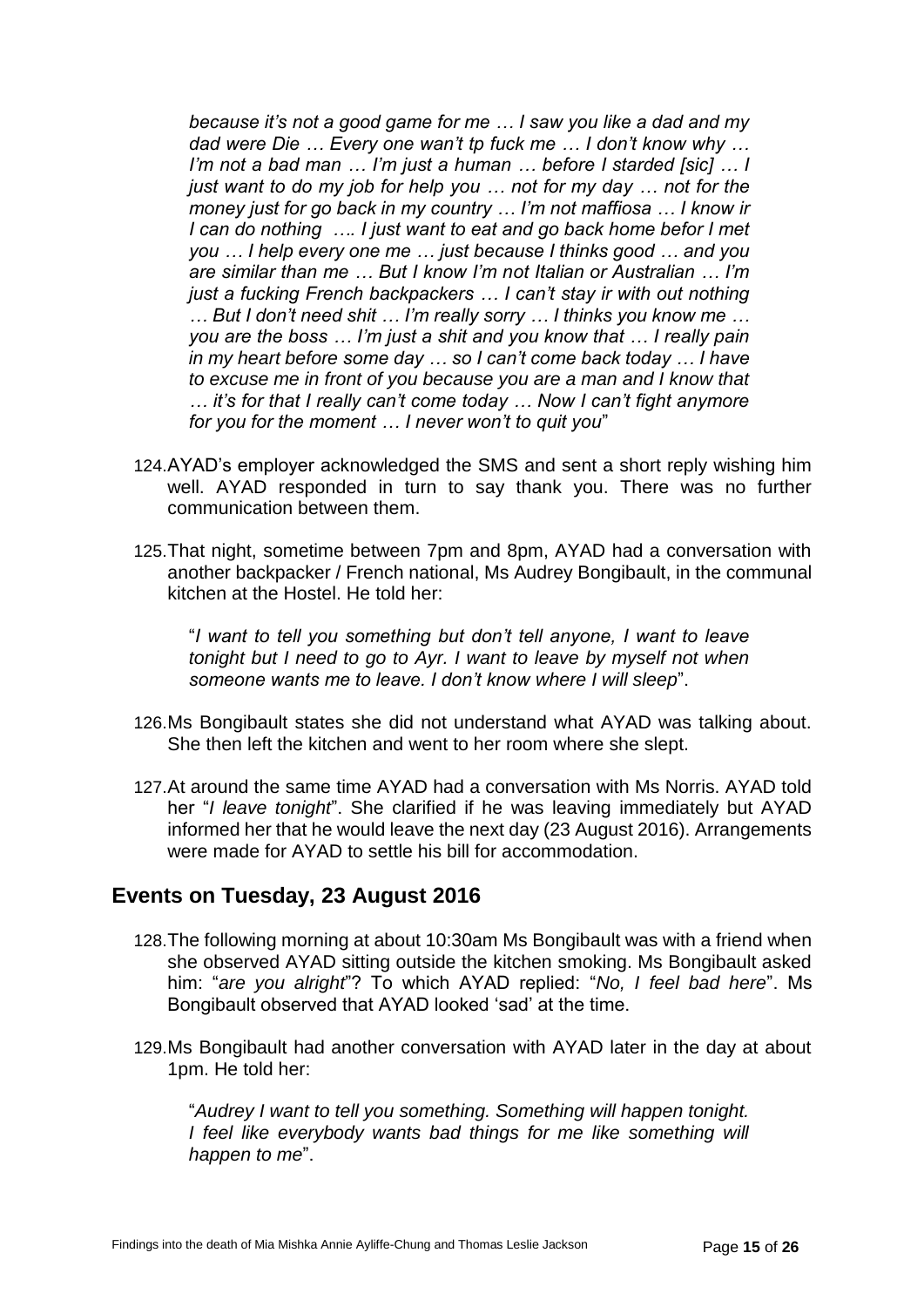- 130.She asked AYAD: "*Why did you say that? Maybe you are doing movies in your head*"
- 131.AYAD replied: "*No, I just feel something really bad*".
- 132.Ms Bongibault observed there was something different in AYAD's appearance during this conversation. She described his face as appearing 'sad' and 'very bad' but had some difficulty in describing the look. She also observed that AYAD appeared anxious. AYAD told her: "*be careful of the camera outside*"
- 133.About two hours later (3pm) Ms Bongiabult had another conversation with AYAD which she commenced by asking him if he was feeling better. He replied:

"*Don't talk about that, I told you don't talk about that when everybody can hear us or with camera*".

- 134.It is apparent that AYAD was displaying paranoid behaviours at this time.
- 135.Ms Bongibault told AYAD: "*no worries because we can talk of everything like we did before*". Whilst she deposes she did not understand the importance of AYAD's behaviour or comments 'at that time', I consider that Ms Bongibault observed and understood that AYAD was unwell.
- 136.AYAD's behaviour also came to the attention of UK national, Ms Sarah Blythin who deposes to working in "*mental health*" through her "*social work*". She considered that AYAD's behaviour had changed and she was "*a bit worried about him*".
- 137.At about 5:30pm AYAD went to the main officer and spoke with Ms Norris (Owner/Manager) again. They discussed when he wanted to check out. This is the conversation that followed:
	- Ms Norris: "*You did not check out, do you want to check out tomorrow*"?
	- AYAD: "*Yes check out tomorrow*"

Ms Norris: "*ok, check out 10am*"

AYAD: "*no I want work*"

Ms Norris: "*so you don't want to check out tomorrow, you want work*"

AYAD: "*no I leave*"

138.Ms Norris became confused by the conversation so sought the assistance of a French national, Mr Julien Lerat to assist her conversation with AYAD. Mr Lerat then had a conversation with AYAD during which it was established that AYAD wanted to check out of the Hostel but retain his work at the farm Mr Lerat explained that because of the relationship between the Hostel and the farm he would not be able to continue working there if he checked out.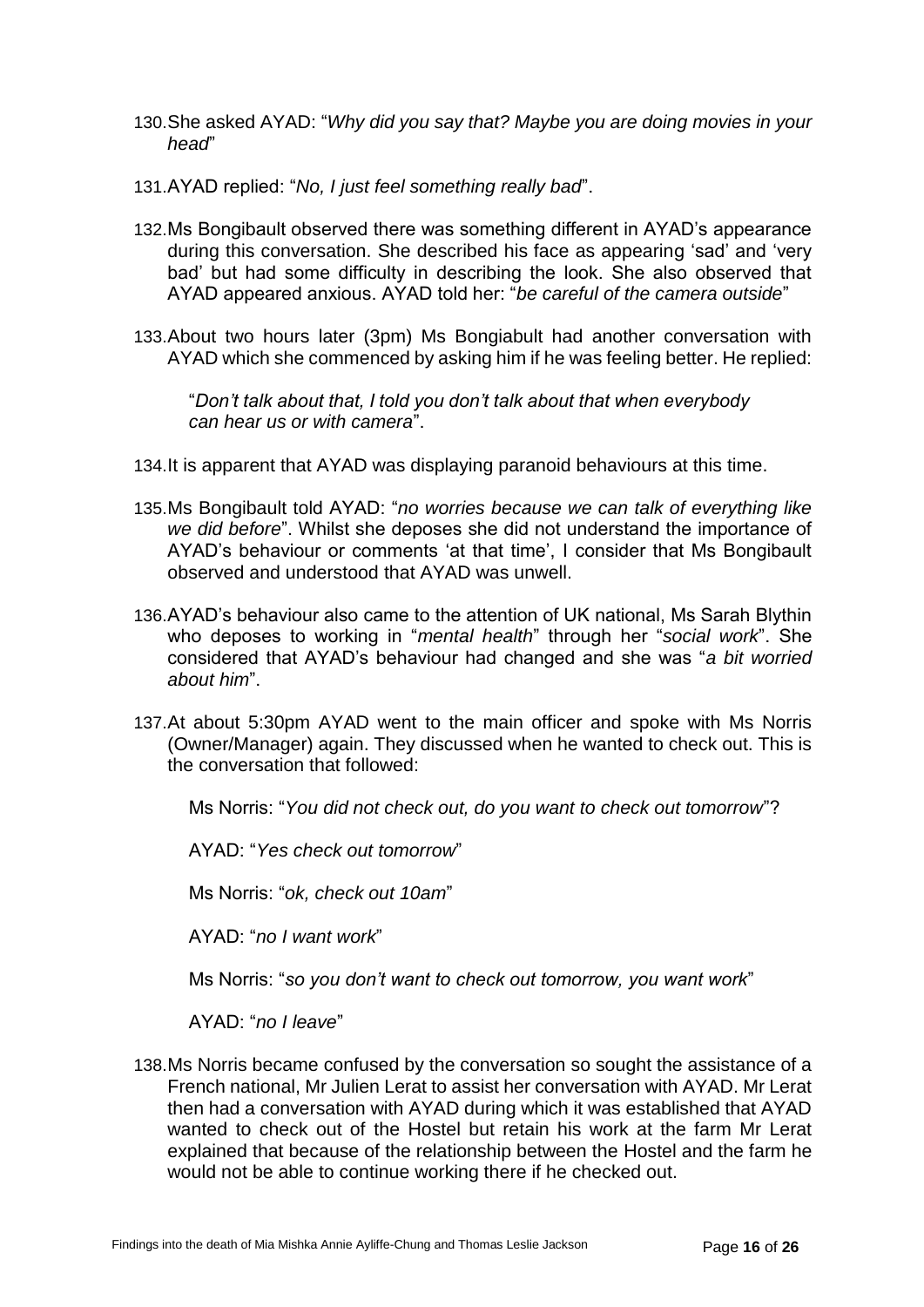- 139.AYAD told Mr Lerat: "*ok say to her I don't check* out". Mr Lerat then communicated this to Ms Norris.
- 140.The conversation between Mr Lerat and AYAD was seemingly lucid and coherent. Mr Lerat did not depose to any issue, confusion or concern arising from this conversation.
- 141.On the evening of 23 August 2016 Mia attended the Crown Hotel with some of the other residents of Shelley's Backpackers, Ms Sarah Blythlyn, Ms Chloe Connolly, Mr Christopher Bowers, Ms Lucy KING, Ms Lauren Handley and Ms Kelsey Hopkins.
- 142.Ms Blythlyn arrived at the Crown Hotel and observed that Mia was already present. She described everyone in the group as "*having a good time*". Ms Blythlyn, Ms King and Ms Connolly left the group together at about 6:35pm and returned to the Hostel at 8:30pm.
- 143.When Ms Blythlyn returned she observed AYAD sitting outside the kitchen. Her observations of him at that time were still that "*something was wrong*". Ms Blythlyn returned to her room to prepare for sleep at about 10:45pm.
- 144.With regards to all witness statements it is apparent that sometime between 10:45pm and 11pm AYAD commenced shouting. Mr Matteo Bellusci and Mr Scholz (Night Manager) each investigated the shouts and observed AYAD on his own.
- 145.Mr Bellusci observed AYAD looking at the ground saying "*don't say this, shut up*". AYAD was on his own at the time. Mr Bellusci asked AYAD if he was okay and AYAD replied: "*Yeah, yeah, all good, thank you guys, now I am okay*". This response was seemingly directed to Mr Scholz also who had also asked AYAD why he was making noise.
- 146.After this interaction both Mr Bellusci and Mr Scholz observed AYAD return to his room.
- 147.What occurred next was recorded on a CCTV camera installed at the Hostel.
- 148.The CCTV footage records AYAD re-entering his room at 11:06:33pm.
- 149.At 11:07:55pm AYAD exited the room back onto the balcony. He was holding Mia in front of him with his right arm around her neck region. He was holding a knife in his right hand, also placed near Mia's neck region. AYAD was forcing Mia out of the room. Whilst holding onto Mia, AYAD appeared to start shouting from the balcony railing.
- 150.At 11:08:06pm Mr Scholz appeared, standing at the far end of the balcony looking towards AYAD and Mia, he then began to walk towards them.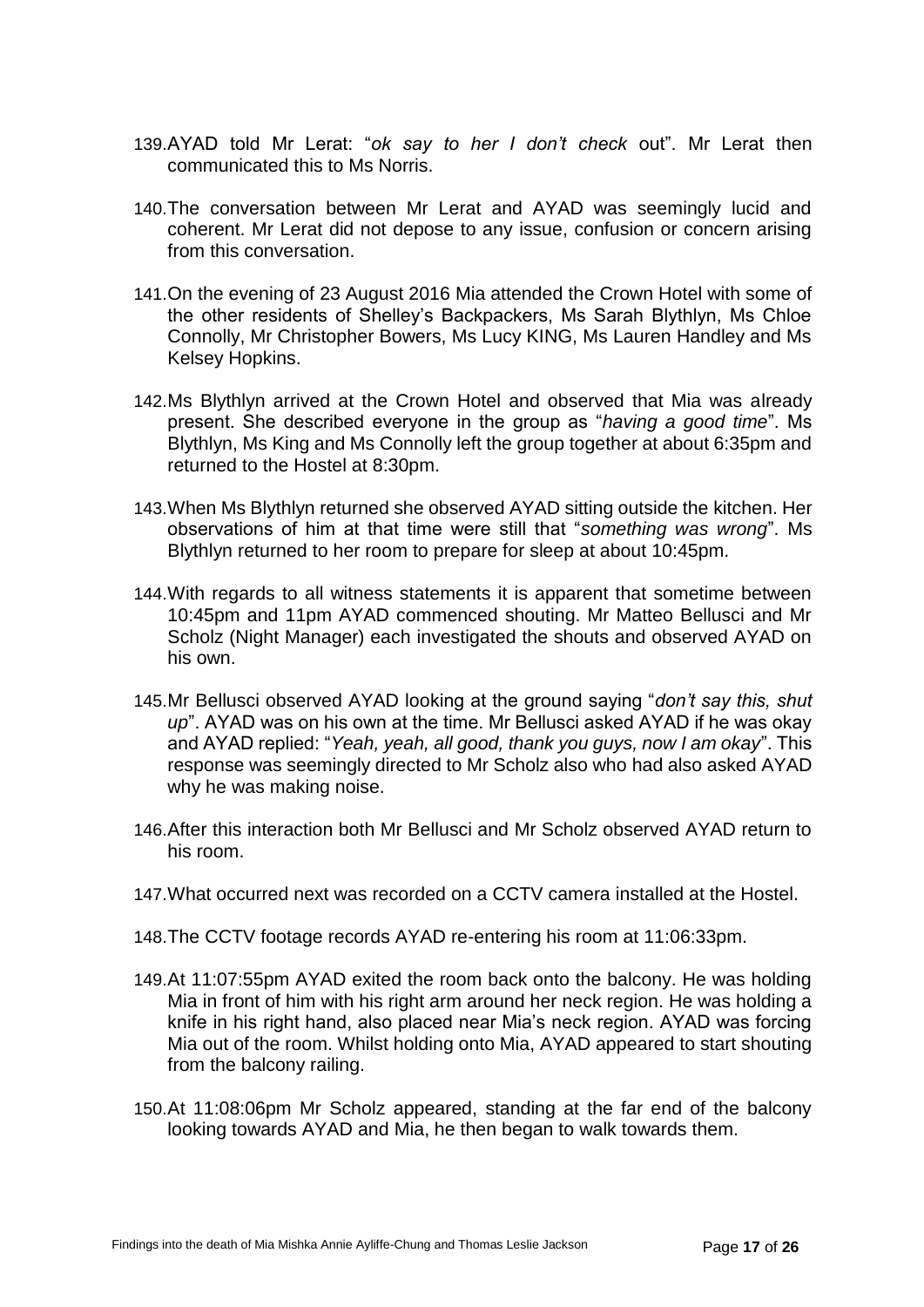- 151.At 11:08:10pm Daniel Richards looked out of the doorway of the room adjacent to the one where AYAD and Mia had emerged. That person was within 1-2 metres of them.
- 152.Mr Richards pleaded with AYAD to put the knife down. Ms Scholz continued to walk towards them.
- 153.At 11:08:17pm AYAD brought his right arm away from Mia neck region. He then brought the knife he was holding back up towards the left side of Mia's head and made a swift cutting motion.
- 154.Mia then fell to the ground following which AYAD then launched into a frenzied attack using the knife against Mia's upper body as she tried to protect herself on the ground.
- 155.Mr Scholtz attempted to get in close to protect Mia and stop AYAD but was unable to take a hold of either because of AYAD's use of the knife. Mr Scholz sustained a knife wound to his right leg at this time. Mr Richards witnessed these events at close range. He started screaming out for help.
- 156.At 11:08:27pm AYAD stood up and backed a short distance away from Mia. It appears his attention at that moment was shifting to the people that were beginning to close around him. His attack on Mia lasted 10 seconds.
- 157.At this moment in time Mia was able to stand up and run away. She had by this time sustained a number of significant knife wounds that would ultimately prove fatal.
- 158.AYAD remained on the balcony for a short period as people dispersed from around him. He was clearly highly agitated.
- 159.Mr Richards continued to call out for help and for someone to call the police. He then observed that Mia was "*staggering*" and holding onto her wounds. Mia made it to the end of the corridor where there was a bathroom area with cubicles. Mia locked herself in one of the cubicles.
- 160.At 11:08:49pm AYAD launched himself from the balcony, head first, with his arms extended as if he was attempting to fly. He landed on the ground on his back.
- 161.After AYAD threw himself from the balcony Thomas and another male were seen assist AYAD from the ground. They were seemingly unware of that had occurred on the balcony.
- 162.The scene at the Hostel was one of chaos, confusion and fear.
- 163.With regards to the time stamp on the CCTV footage and Mr Richards own statement, it appears that at about 11:09:26pm Mr Richards commenced a call to '000' using a mobile phone. He then passed this phone to Ms Sheryll Richings, the partner of Mr Scholz, she then continued the call. I accept there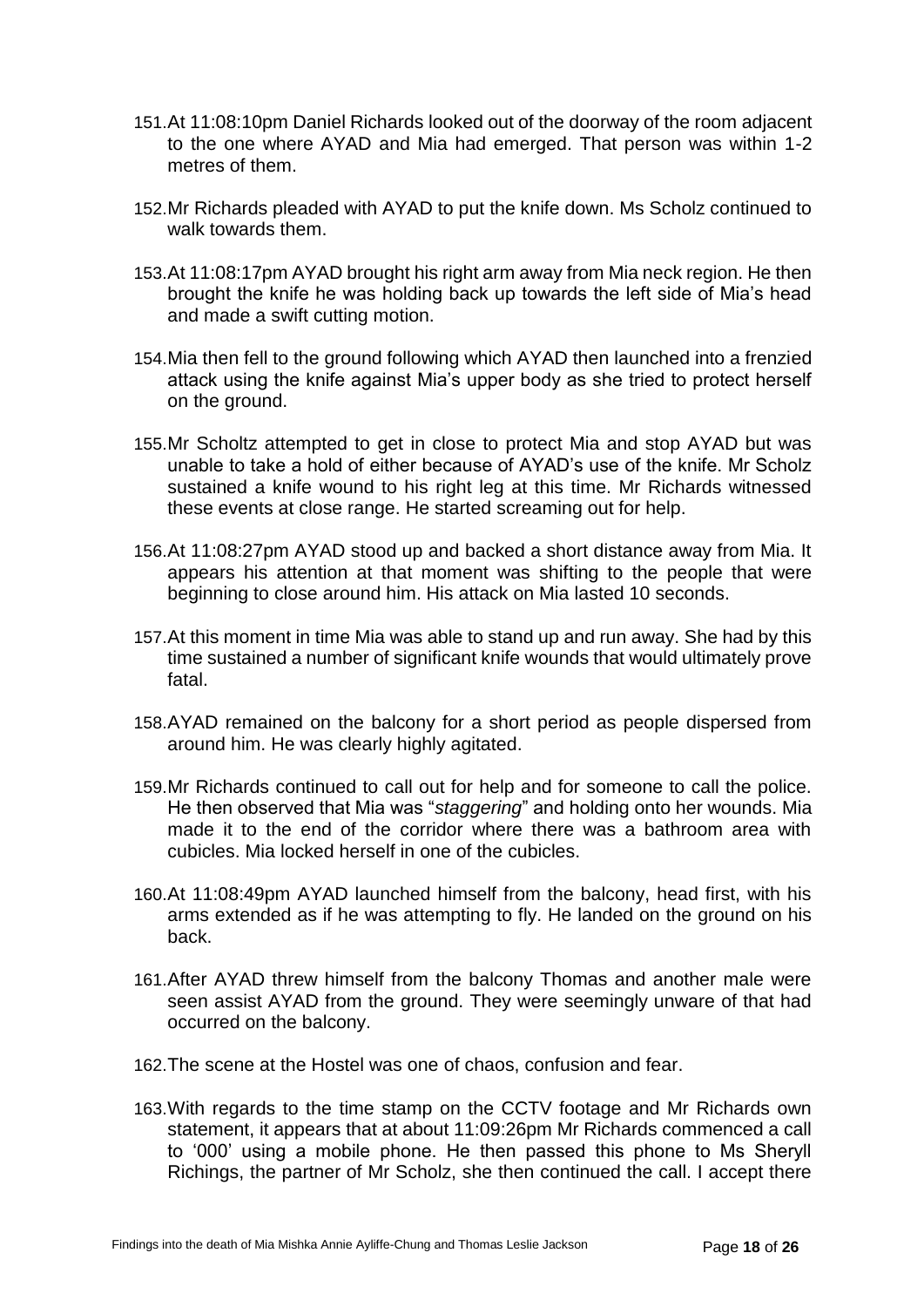was at least one other '000' call made, namely that by Ms Norris at about 11:13pm.

- 164.Mr Richards then went into the bathroom area and looked over the cubicle wall where he observed Mia. She was laying on the floor and appeared to be breathing. Mr Richards then ran back outside and yelled "*She's been stabbed, she's in the toilet*". Thomas' attention was brought to Mr Richards. He then left AYAD and went upstairs.
- 165.At 11:10:51pm Mr Richards, closely followed by Thomas went into the toilet area to provide whatever effective aid they could to Mia. They closed the main door behind them. Mr Richards then climbed over the cubicle wall where Mia had sought refuge and unlocked the door from the inside. He rolled her body slightly and observed a deep wound to her chest and stomach. Mr Richards kept pressure on the wounds and attempted to reassure Mia.
- 166.During this time AYAD went back up onto the balcony and paced along it for a period of time whilst continuing to hold on to the knife. He was shouting and gesturing.
- 167.At 11:14:37pm Thomas opened the door from the balcony into the bathroom and looked outside, whether to check on the arrival or ambulance or police, or to keep vigilant about AYAD's presence undoubtedly concerned that there was still a risk. AYAD was close by and turned his attention to Thomas. From the CCTV footage it is apparent that Thomas said something to AYAD.
- 168.Mr Richards, who was still in the bathroom with Mia recalled hearing Thomas say:

"*[AYAD], what's the matter calm down, what the fuck are you doing*"

- 169.In the CCTV Thomas can be seen to back away from the bathroom door and attempt to close it behind him. AYAD followed after him.
- 170.At 11:14:46pm AYAD kicked open the bathroom door entered. AYAD commenced attacking Thomas with the knife. Thomas and AYAD grappled with each other during which Mr Richards took the opportunity to extract himself from the bathroom to get more help. Mr Richards stood out on the balcony and screamed out for help. No one answered to that call.
- 171.At 11:16pm QAS Paramedic Jane Arthur (Home Hill Ambulance Station) received a call from the QAS Communications Centre directing her to attend the Hostel in relation to a stabbing. She was at that time the relieving Office in Charge of the Station.
- 172.The first Police Officers on the scene were Constables Whitney De Bree and Reece Weber. They attended from Ayr Police Station, located approximately 12km north of Home Hill. Cameras worn by both Constable confirm they were at the Hostel and engaging with AYAD by 11:20pm.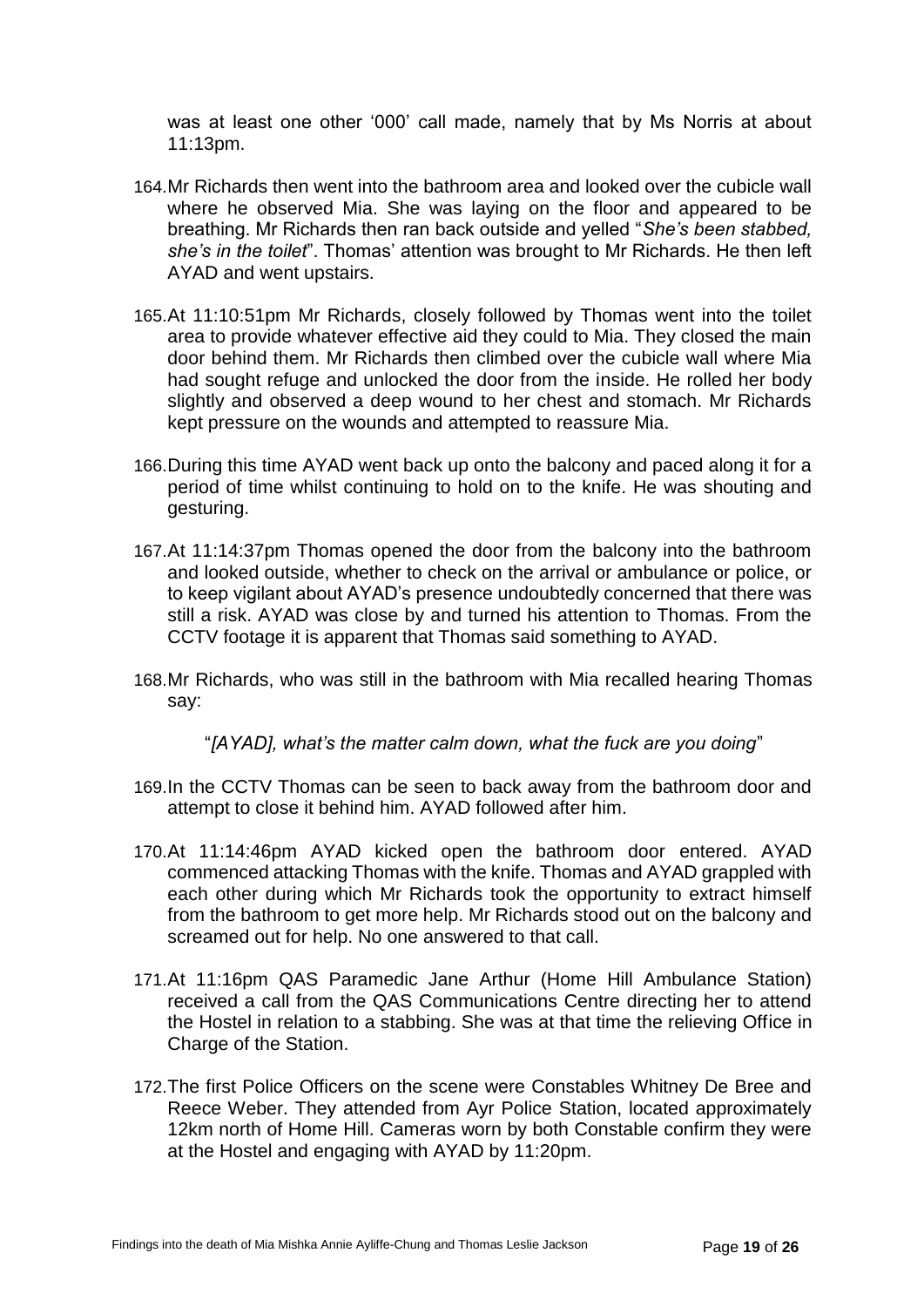- 173.Paramedic Arthur was in her ambulance and on the road to the Backpackers by 11:22pm.
- 174.AYAD was standing on the balcony shouting in French. Both officers gave verbal commands to AYAD to lie on the ground. He complied with that direction. The officers then approached AYAD walking from the ground level up the stairs leading onto the balcony. As both officers stepped onto the balcony AYAD stood up and began to move away from them. Constable Weber shouted at AYAD to get back on the ground. AYAD did not comply but went into one of the backpacker rooms. Constables Webber and De Bree then drew their tasers.
- 175.AYAD emerged out the room and began to approach Constables Weber and De Bree who were holding the tasers. Both Constables shouted at AYAD, repeatedly warning him that if he did not get on the ground he would be tasered.
- 176.AYAD eventually complied with the direction and lay face down on the ground.
- 177.At 11:22:30pm Constable Weber secured AYAD with handcuffs.
- 178.With AYAD secured Constable De Bree entered the bathroom and was confronted with the sight of Thomas and Mia.
- 179.Constable De Bree stayed with Thomas and Mia for a short period of time before she had to return to assist Constable Weber in restraining AYAD who was beginning to struggle against his restraint.
- 180.At 11:25pm Paramedic Arthur arrived at the Hostel. She was the first Paramedic on the scene. Paramedic Arthur was confronted by a number of people, whom I understand to be residents of the Backpackers, who were clearly distressed and yelling at her to hurry up. This was occurring whilst Paramedic Arthur was endeavouring to retrieve equipment from the back of Ambulance.
- 181.Paramedic Arthur then proceeded to the bathroom where Mia and Thomas were located. She too was confronted by a deeply distressing scene, one I consider she did not fully expect or anticipate. AYAD was still shouting close by and there were others yelling too. It was a chaotic scene.
- 182.After absorbing that scene, Paramedic Arthur set to work assessing what injuries had been inflicted on Mia and Thomas. She checked them both to establish whether or not they had a pulse. She was unable to detect a pulse in either. Paramedic Arthur then attempted to establish the extent of Thomas' injuries. She observed a number of stab wounds to his head and neck area. She then assessed Mia and observed a number of stab wounds to her chest area.
- 183.At 11:28pm a second QAS Paramedic (Samantha Carter) arrived at the scene.
- 184.Paramedics Arthur and Carter set about assessing who they would treat first. At this time, whilst Mia was known to have chest wounds, she did not appear to have extensive blood loss. Thomas however, did appear to have experienced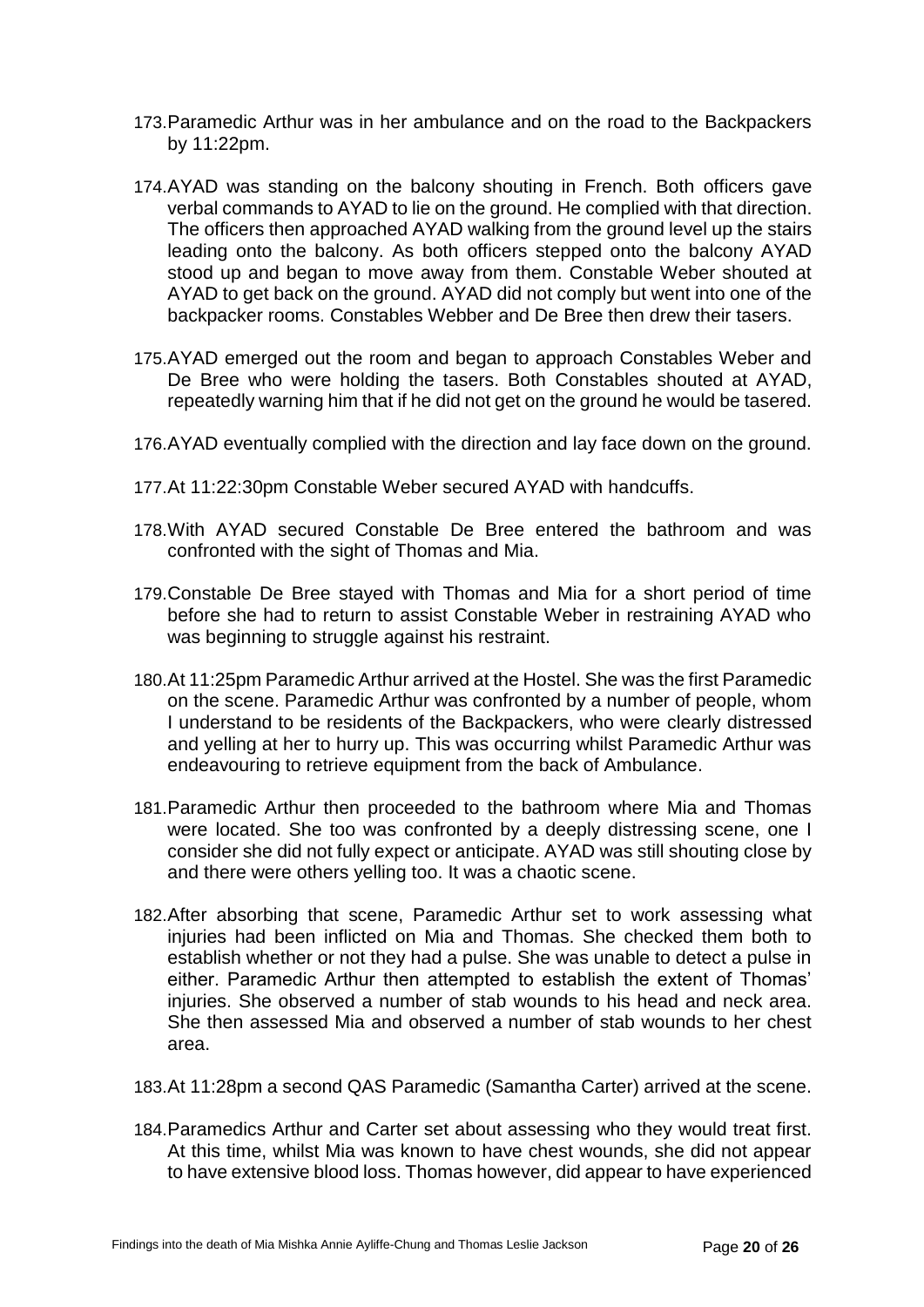significant blood loss although was not actively bleeding at the time. He did not have a pulse but had one or two agonal breaths in the space of a minute. His injuries were considered to be incompatible with life.

- 185.Because of these indicators a decision was taken to focus efforts on reviving Mia.
- 186.Paramedics Arthur and Carter commenced CPR on Mia. Defibrillation pads were applied and it was observed that Mia had 'pulseless electrical activity', that is non-shockable rhythm. CPR was continued and Paramedic Arthur commenced ventilation. During these compressions Paramedic Carter came to observe that Mia's wounds were producing blood and her stomach was becoming distended due to internal bleeding.
- 187.Three other QAS Officers then arrived; Paramedics Megan Jerkic, Renae Birch and Peter Kane.
- 188.Paramedic Kane was quickly briefed regarding Thomas' condition then went to assess him. Paramedic Kane applied defibrillator pads to Thomas that confirmed a heart rate of 100 beats per minute. This indicated that Thomas may have still been alive. Paramedic Kane then placed a blood pressure cuff on Thomas' right arm and obtained a blood pressure of 90 systolic. Thomas then started moving his head and made a gurgling sound from his airway.
- 189.Paramedic Kane then cleared Thomas' airway. Attempts to insert IV cannulation into his right arm were unsuccessful because Thomas' veins were shutting down. Treatment efforts then shifted to Thomas with Paramedics Arthur and Carter ceasing CPR on Mia.
- 190.Mia was declared deceased at 11:35pm at the scene.
- 191.Efforts shifted to the rapid extraction of Thomas to the Ayr Hospital.
- 192.Thomas was first admitted to Ayr Hospital that night before being transferred to the Townsville Hospital where he was placed in Intensive Care. Thomas did not recover from his injuries and he was pronounced deceased at 2:16pm on 29 August 2016.

# <span id="page-22-0"></span>**Autopsy Results**

#### *Mia*

193.A post mortem examination was conducted on 24 August 2016.

194.The following injuries were documented:

- a) A 20mm long stab wound to the left side of the scalp, the blade had fully penetrated the scalp and entered but not penetrated the skull;
- b) Bruising to the left side of the neck and behind the left ear;
- c) A 5mm "superficial" cut to the back of the neck;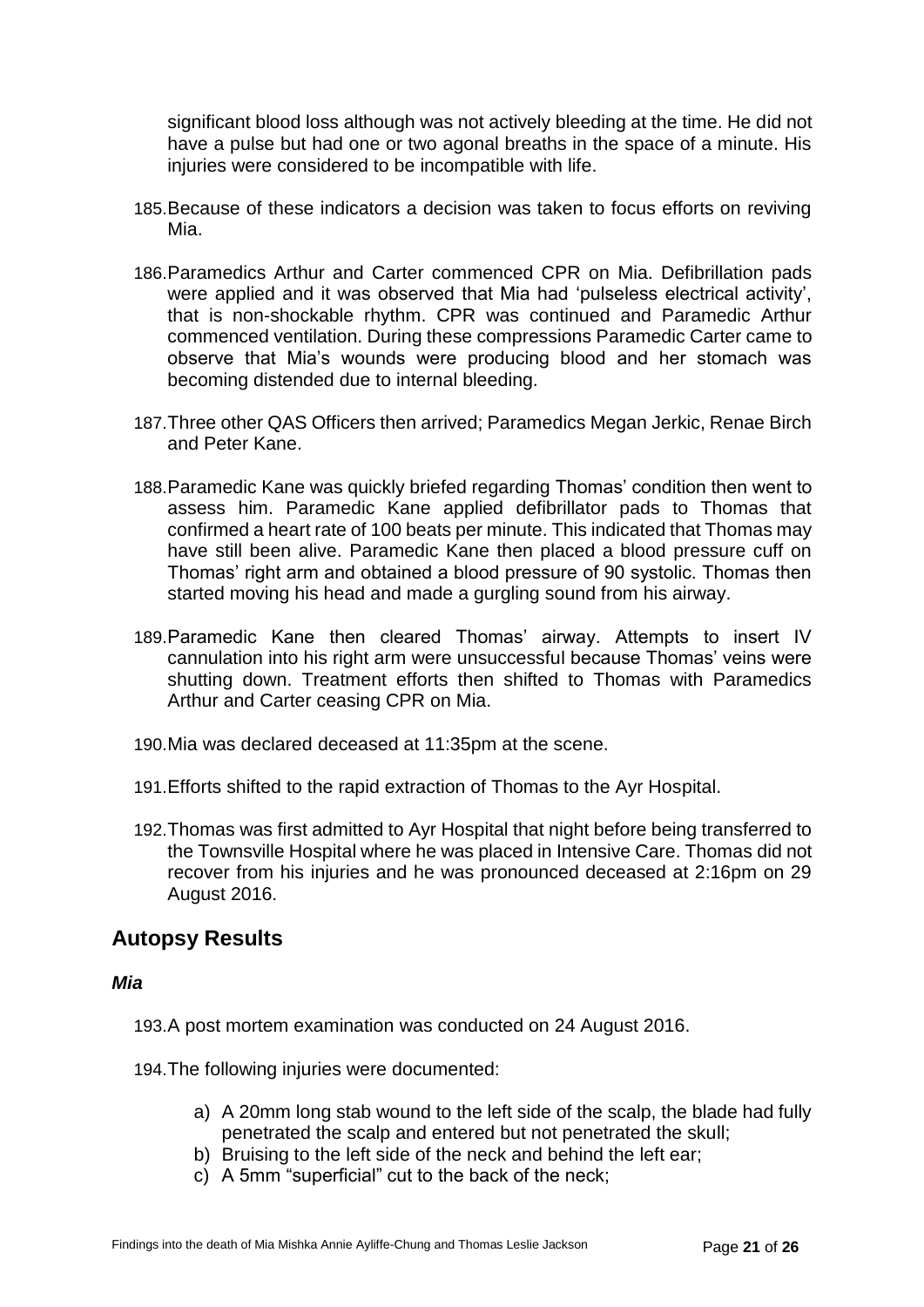- d) A 30mm stab wound to the left breast;
- e) A 55mm long stab wound to the lower aspect of the right breast;
- f) A second "superficial" cut to the lateral aspect of the right breast;
- g) A 9mm cut above on the inside of her right elbow; and
- h) A 32mm long wound to the left side of the abdomen adjacent to the umbilicus.
- 195.The Forensic Pathologist who conducted the autopsy considered the stab wound to the left breast (referred to in (d) above) was the fatal wound. He described it as having associated twisting movement. It passed through the subcutaneous tissue and sternum adjacent to the left fourth rib and entered the pericardial sack ending in the right atrium of the heart.
- 196.The Forensic Pathologist further identified that the stab wound to the abdomen (identified in (h) above) penetrated the abdominal cavity and cut part of Mia's small bowel.
- 197.Mia's cause of death was given as:

#### **1(a). Stab wound to heart**

198.I accept the conclusions of the Forensic Pathologist as to the cause of death.

#### *Thomas*

199.Thomas' post mortem examination took place on 1 September 2016.

200.The following injuries were documented:

- a. Penetrating wound to the right side of the right pupil in the right eye but not penetrating the cranial cavity;
- b. 21mm long wound above the right eyebrow penetrating the skull;
- c. 21mm long wound above the left eye (not penetrating the skull);
- d. 5.1cm long slash wound to the left cheek;
- e. 31mm long wound at the left temporal aspect of the forehead penetrating the skull;
- f. Two wounds to the scalp (not penetrating the skull); being 23mm and 25mm in length;
- g. Two stabs wounds to the left side of the neck, respectively 22mm and 25mm in length;
- h. 5cm long stab wound to the base of the left side of the chest passing through the tenth interspace to injure the stomach and spleen;
- i. Two stab wounds to the right side of the abdomen, respectively 1.5cm and 3cm in length one of which had associated damage to the right kidney.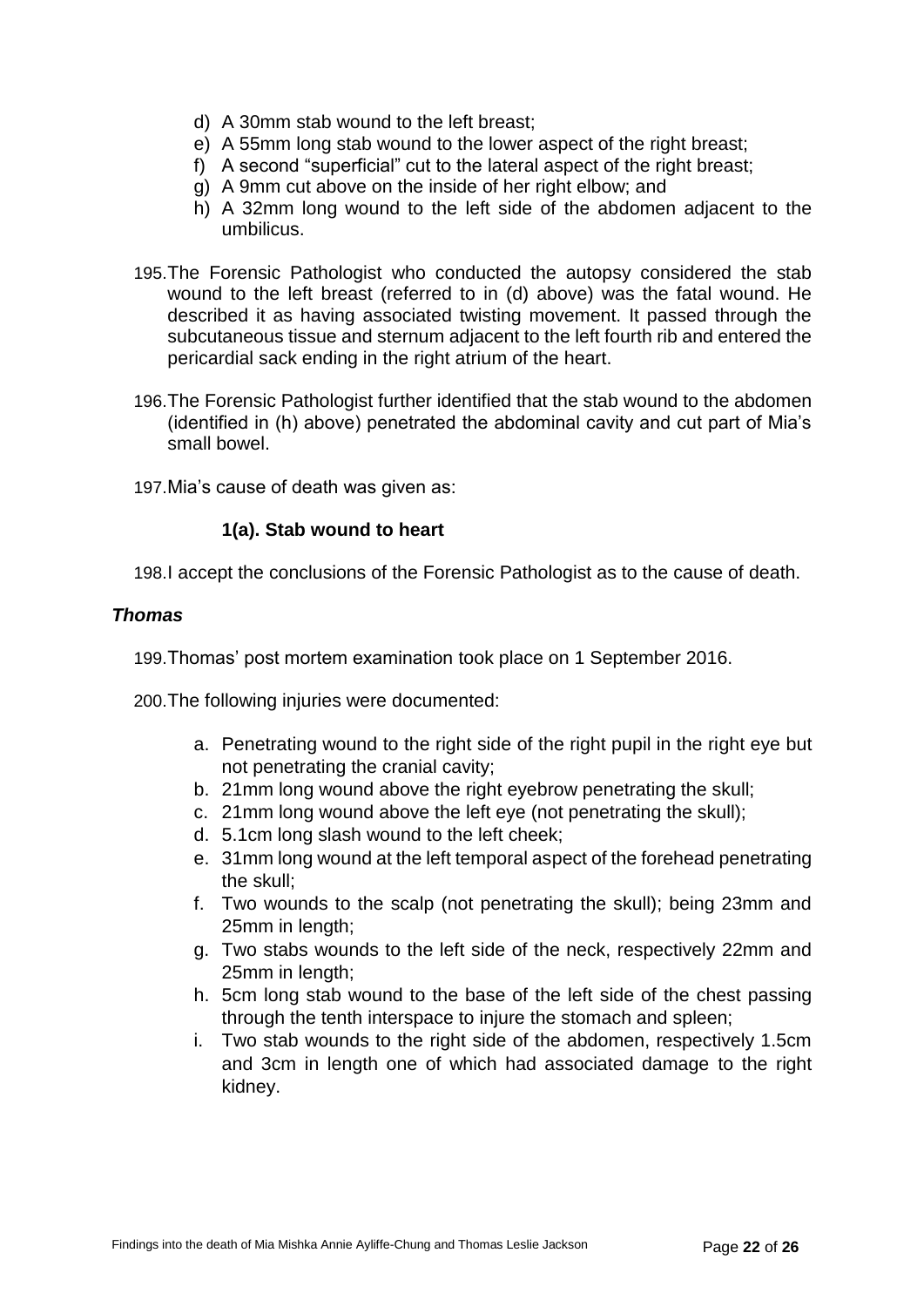- 201.Examination of the brain indicated it was in a "*very fluid degenerate state*" with bleeding associated with the left side of the brain, correlating to the wound to the left temporal aspect, penetrating the skull (referred to in (e) above).
- 202.A subsequent macroscopic examination confirmed that the penetrating wound extended from the left temporal lobe downwards to the right and transected the brain stem in the diagonal plane.
- 203.Thomas' cause of death was given as:

#### **1(a). Stab wound to the brain**

204.I accept the conclusions of the Forensic Pathologist as to the cause of death.

### <span id="page-24-0"></span>**Criminal and Mental Health Court Proceedings**

- 205.AYAD was initially placed in custody at the Ayr Watch House where he was examined by a QAS Officer at 1:30am. Advice was given that AYAD would need to be transferred to the Ayr Hospital. Upon admission at Ayr Hospital, AYAD was described as having been combative.
- 206.A progress note dated 24 August 2016 at 2am, completed at the Ayr Hospital, documented AYAD as experiencing paranoid thoughts with no insight into the events of the night. A recommendation was made that AYAD be further assessed pursuant to the *Mental Health Act 2000*.
- 207.AYAD was then transferred to Townsville Hospital where he was admitted at approximately 4:40am on 24 August 2016.
- 208.AYAD remained in custody and on 25 August 2019 was transferred to the Townsville Correctional Centre where his care was transferred to the Prison Mental Health Service
- 209.AYAD was initially charged with sixteen offences under the *Criminal Code (Qld)* including the murder of Mia and the attempted murder of Mr Scholz. AYAD was remanded in custody.
- 210.Following Thomas' death on 29 August 2016 the Queensland Police Service commenced an additional charge of murder against AYAD; there were therefore a total of seventeen charges against him.
- 211.All criminal charges were brought before the Magistrates Court at Townsville.
- 212.On 8 September 2016 AYAD was transferred to a High Security Inpatient Unit at a Brisbane-based mental health care service.
- 213.During this admission AYAD was diagnosed with paranoid schizophrenia, major depressive episode and cannabis dependence.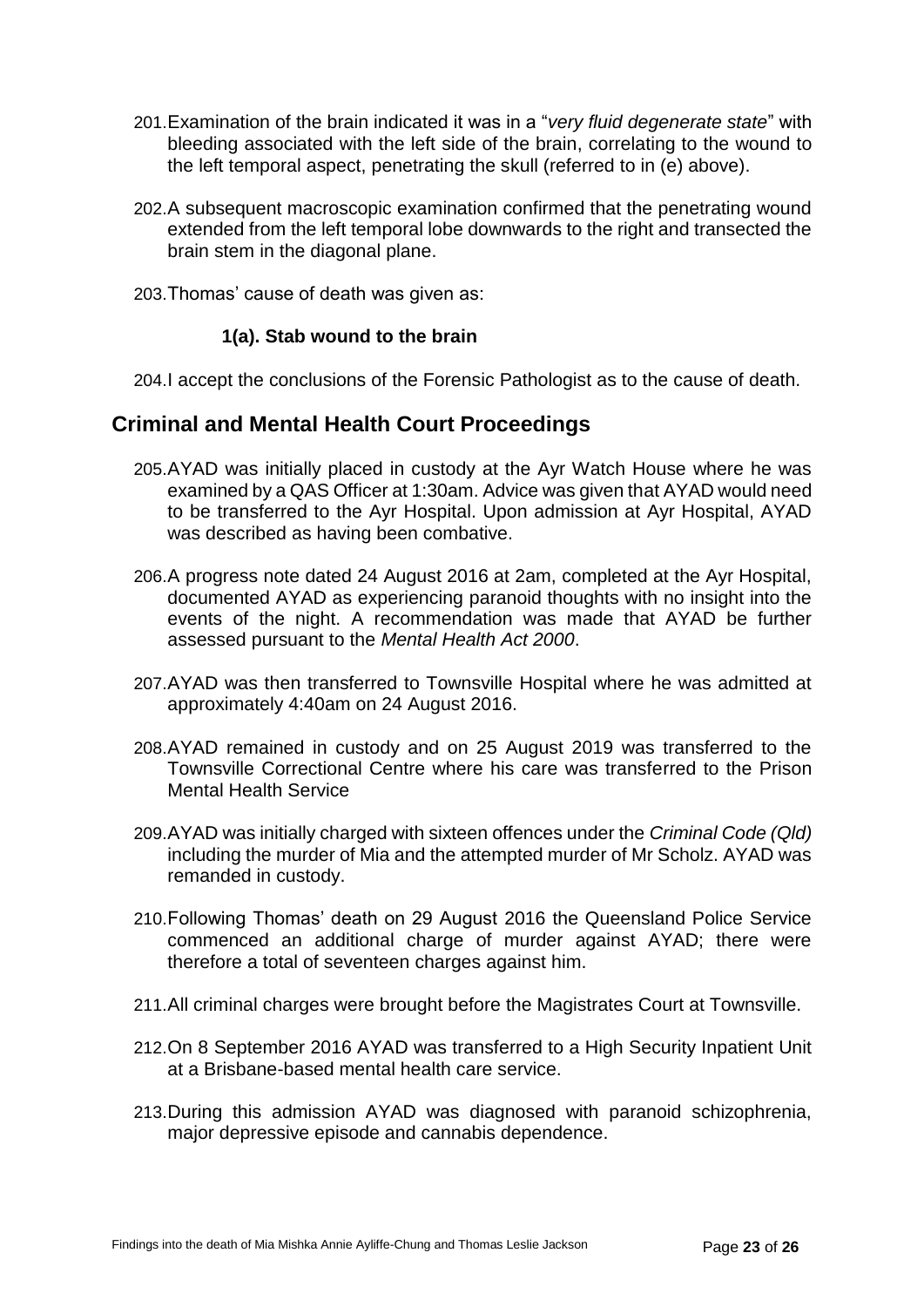- 214.I am informed by various statements taken from other occupants at the backpacker hostel that AYAD was known to consume cannabis in the time leading up to the events of 23 August 2016, although I am unable to make any finding as to the frequency and quantity of his cannabis consumption.
- 215.A blood sample taken from AYAD pursuant to a Forensic Procedure Order (dated 24 August 2016) confirmed the presence of ∆⁹ tetrahydrocannabinol (THC) in the amount of 0.002 mg/kg.
- 216.All of AYAD's charges were referred to the Mental Health Court. The referral of the charges to the Mental Health Court had the effect of suspending all criminal proceedings until such time as a determination was made.
- 217.On 5 April 2018 the Mental Health Court decided that AYAD was of unsound mind at the time all the offences were committed. That decision had the effect of discontinuing all criminal charges against AYAD and precluding any further proceedings from being taken against him. In addition to that decision the Mental Health Court made a Forensic Order that resulted in AYAD being readmitted to the High Security Inpatient Unit at a Brisbane Hospital on 8 April 2018.
- 218.I have since called in the associated court files. The material contained therein does not further inform or assist my consideration of the matters I am required to determine as Coroner.
- 219.On 6 April 2018 the Queensland Police Service formally offered 'no evidence' with respect of the criminal charges; this marked the conclusion of the criminal proceedings and marked the first occasion when the Coroner's Court could assume jurisdiction of the matter.

#### <span id="page-25-0"></span>**Background Checks**

- 220.During the course of this investigation I sought details of any background checks that had been conducted with regards to AYAD.
- 221.I am informed that all necessary checks in relation to AYAD's criminal history were conducted within Australia and through INTERPOL. Those checks confirmed AYAD had no recorded criminal history.

# <span id="page-25-1"></span>**Treatment and Repatriation**

- 222.AYAD remains admitted as an inpatient at treatment facility in Queensland and is responding to the treatment he receives.
- 223.It is proposed that AYAD will be repatriated to France. I am informed the final decision with respect to repatriation rests with the Australian Border Force.
- 224.AYAD's will continue to receive treatment in a French medical facility upon repatriation.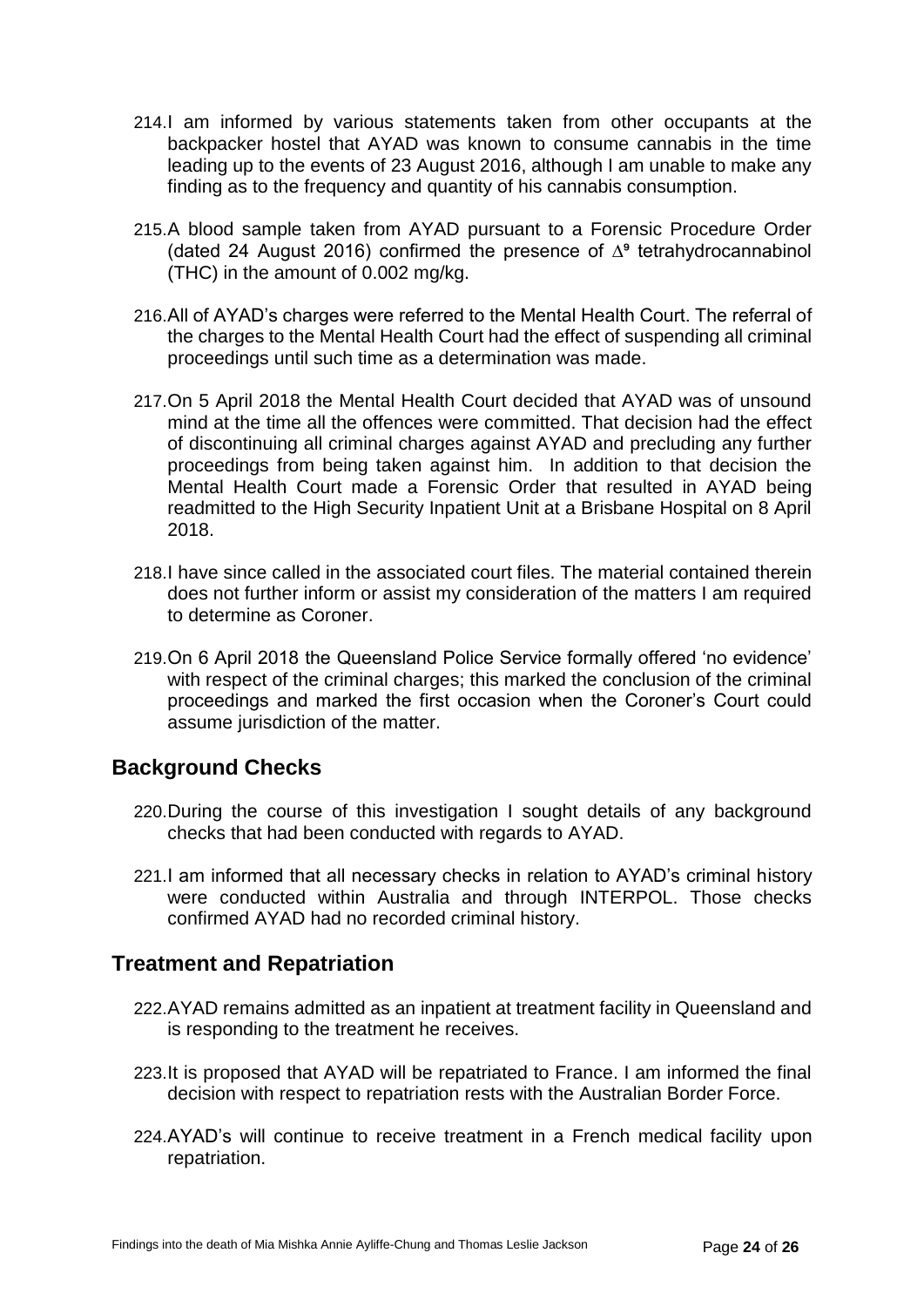225.AYAD has received legal advice and consented to the publication of these findings.

#### <span id="page-26-0"></span>**Acknowledgment and Condolences**

- 226.These shocking and unforeseen deaths occurred at the hands of a psychotic individual under the influence of cannabis.
- 227.All persons present during these events were exposed to what can only be described as a horrifying and frenzied attack on two young people.
- 228.Both Mr Thomas Leslie Jackson and Mr Daniel Leigh Richards exhibited extraordinary bravery and compassion remaining with Mia rendering assistance whilst their own safety was still at risk. Thomas sustained fatal injuries during those efforts.
- 229.I express my sincerest condolences to both Mia and Thomas' parents, family, and friends for their tragic loss. I have often said that words are trite in circumstances such as these.
- 230.Both Ms Ayliffe (Mia's mother) and Mr Jackson (Thomas's father) continue to reside in the United Kingdom. They have responded to each and every enquiry made by our office with dignity and decency. They have each provided their consent to publish these findings.
- 231.Mia and Thomas were in the prime of their life and enjoying a carefree experience of a lifetime in a country that is by all standards otherwise considered safe. Their life, and their death, touched many.
- 232.I do not intend to conduct an Inquest into these deaths.
- 233.I am in a position to formulate findings without recourse to an Inquest because of the extensive material and evidence before me. I note that many key witnesses have dispersed and that AYAD remains in care pending repatriation to France.
- 234.An inquest will not yield further meaningful information that will assist me to either arrive at a different conclusion, or to make recommendations to prevent similar deaths from happening in the future.
- 235.I acknowledge Counsel Assisting the Northern Coroner Mr Joseph Crawfoot for his significant assistance in the preparation of these findings for publication, and for the sensitivity he demonstrated at all times in his dealings with Ms Ayliffe and Mr Jackson.